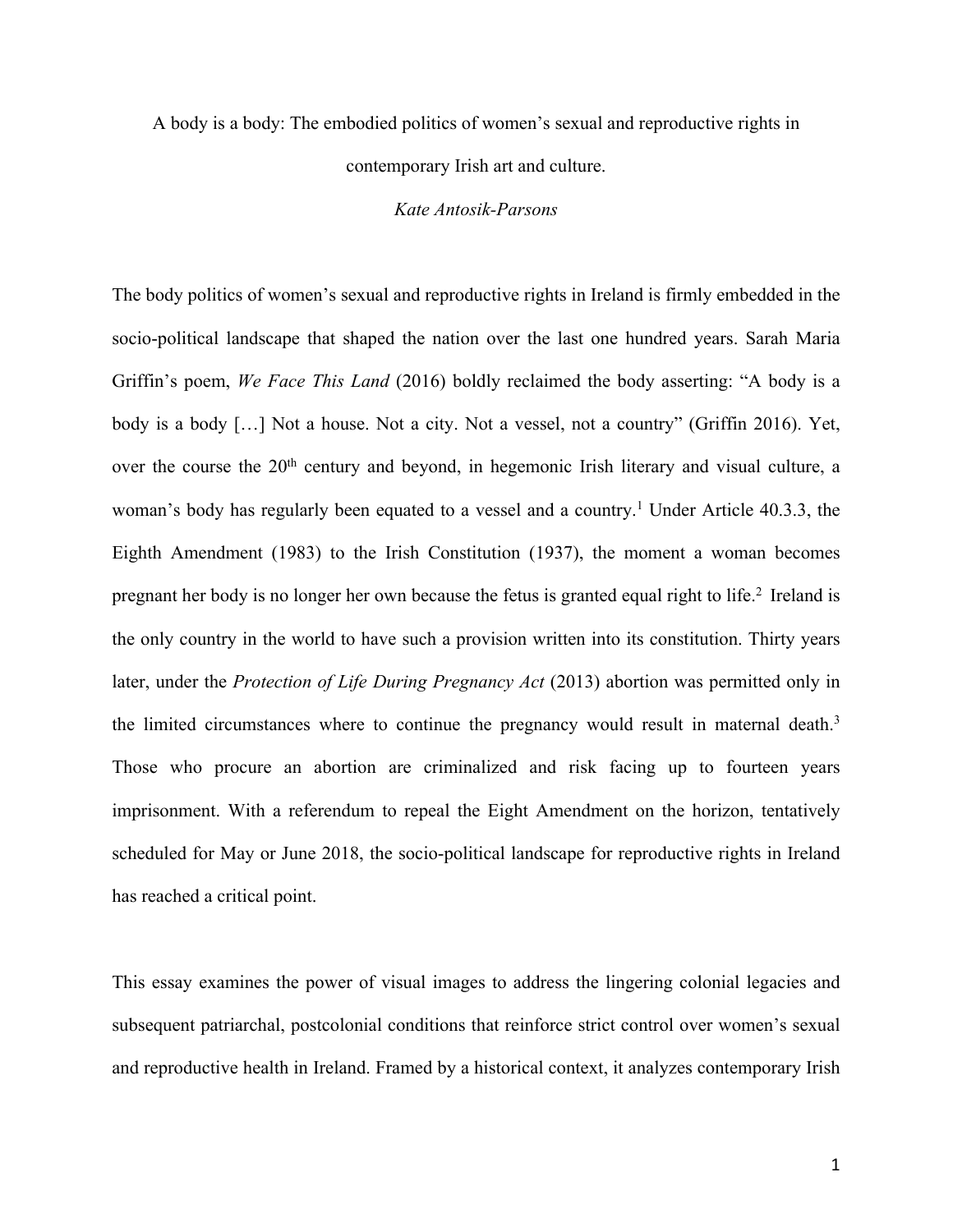art, visual culture and embodied activist gestures through the lens of feminism, focusing on how these images manifest gendered histories, assert visible resistance and gestures of solidarity, and importantly, reveal hidden journeys for reproductive healthcare. This essay, like the art it details, aims to counter the silencing of those impacted by the reproductive injustices in Ireland. On the issue of silencing, it is worth stating at the outset that term 'woman' is used throughout the discussion, though it is meant to be short-hand for women, non-binary people and transgender men. This can prove problematic as gender is not binary, and non-binary people and transgender men also need access abortion services. This essay does not seek to further marginalize nonbinary people and transgender men, therefore 'pregnant people' is adopted intermittently in recognition of this. This essay illuminates how artists and activists in the Republic of Ireland engaged with feminism, exercise embodied politics to strategically subvert dominant ideologies, histories and politics, responding to the continuing struggle for reproductive freedom.

### **Historical Context**

At present (2017) Ireland is midway through the 'Decade of Centenaries', a ten-year period ranging from 2012-2022 during which State sponsored events commemorate the centenary anniversary of events related to Irish independence. Uncomfortable truths are revealed when the official state-sanctioned "remembering" is juxtaposed against the peripheral voices of those who marginalized by dominant patriarchal historical and political discourses. <sup>4</sup> Although women actively participated in the Easter Rising (1916) and the War of Independence (1922), the conservative, Catholic rebellion that overthrew the colonial oppression of the British Empire merely substituted one patriarchal ideology for another. The repressive Catholic ethos that dominated every aspect of political and cultural life carefully policed women's bodies,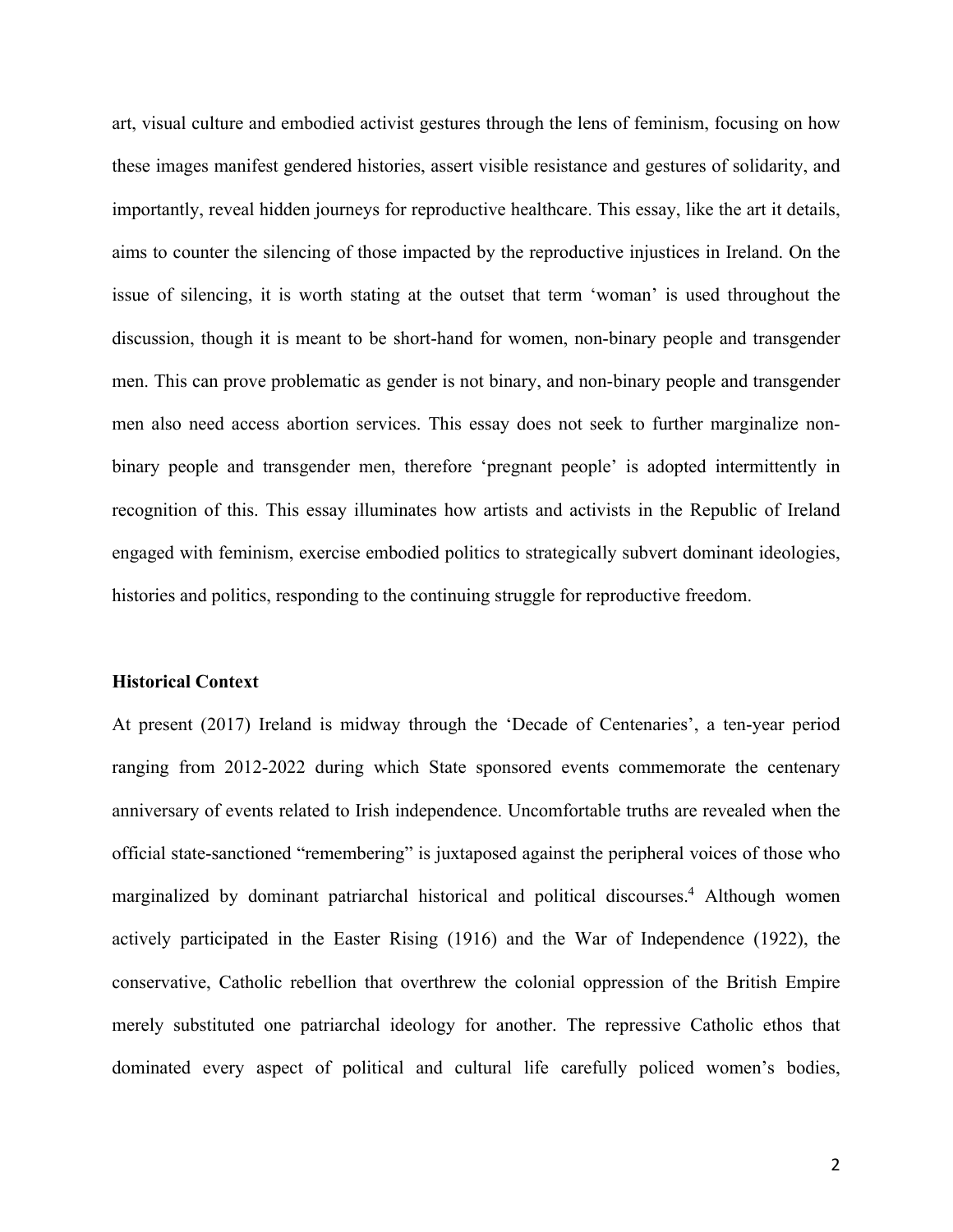particularly sexuality and reproduction, as evident by the post-independence legislation that banned divorce (1925), the distribution of literature advocating birth control (1929), and the sale and import of contraceptives (1935). Laury Oaks (1999) argued these legislative restrictions coupled with the assertion in the Irish Constitution (1937) that women's duties best served the nation in the domestic sphere of the home supported "ideology that women should not participate in both 'reproductive' and 'nonreproductive life'" (p.179). Women's citizenship was intimately tied to their perceived maternal duties and private lives as enshrined under Article 42.1.1 and 42.1.2. of the Irish Constitution.<sup>5</sup>

In 1983, the pro-life Eighth Amendment that granted equal rights to mother and fetus was understood as a backlash against the liberalization of a post-colonial Irish society in the late 1970s in the wake of gains by second-wave feminists. Abortion in Ireland is bound up in nationalism and a strong desire to imagine Ireland as separate and distinct from Britain. It was prohibited under the *Offences Against the Person* Act (1861) but the Eighth Amendment blocked legalization without further referenda. According to Eardman (2016) the amendment was premised on religious and cultural traditions that historically differentiated Ireland's "sovereignty from England" (p. 44). In the United Kingdom, except Northern Ireland, abortion was legalized under the Abortion Act (1967) up to 22 weeks in cases of maternal life, mental health, health, rape, fetal defects, and/or socioeconomic factors. In Northern Ireland it remains illegal under the aforementioned 1861 act and *The Criminal Justice Act (Northern Ireland)* (1945) meaning women in the North, like those in the Republic, travel overseas for the procedure. It is with no small irony that the majority of the people from Ireland are forced to travel to England to obtain abortions.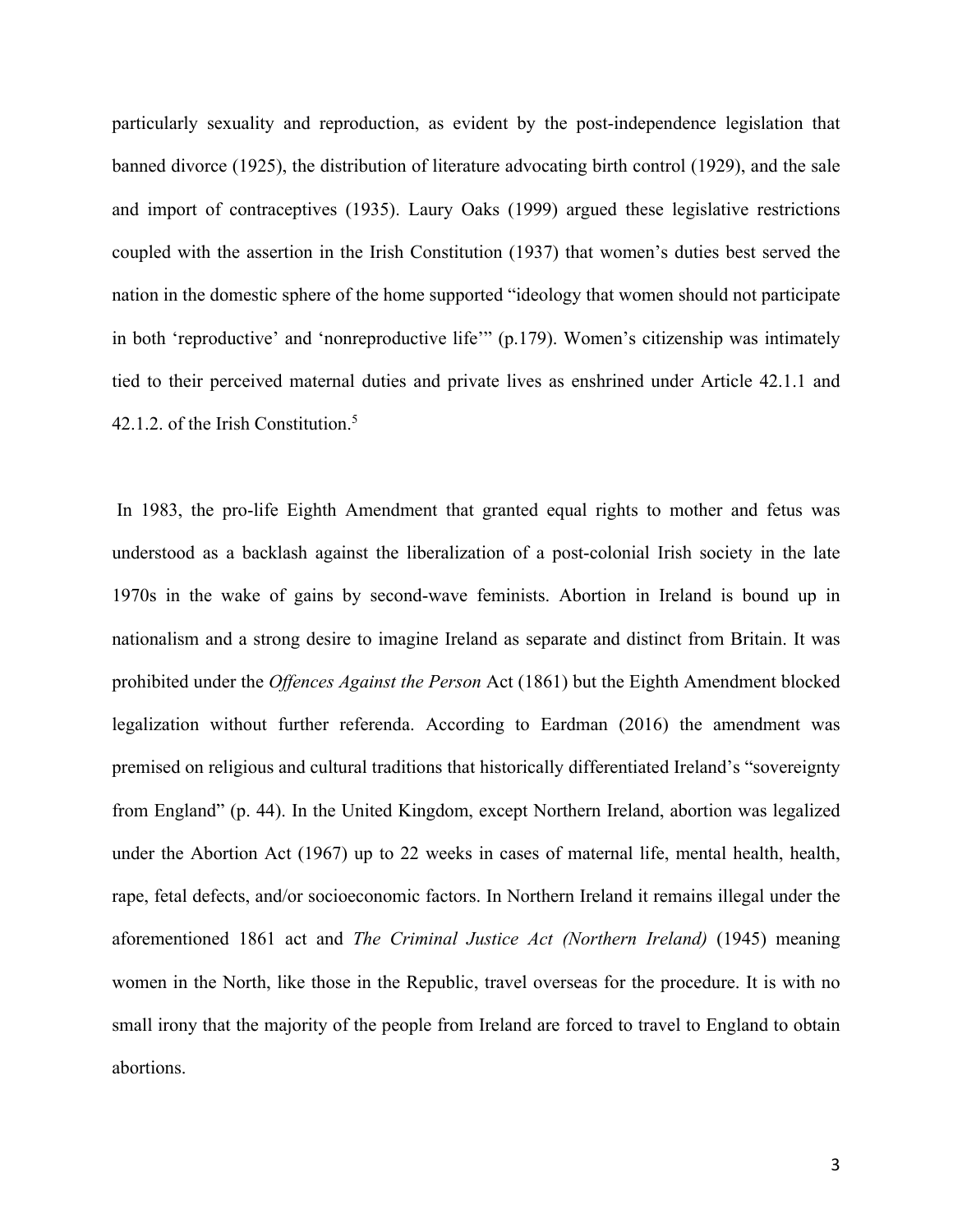Summarizing 'reproductive injustice' in Ireland, Ursula Barry (2015) argued,

bodily integrity has been displaced by the public physical dissecting of women's bodies; choice has been displaced by calculating risks between a pregnant woman's health and her life; privacy has been displaced by secrecy; compassion has been displaced by the threat of long-term imprisonment; reality has been displaced by denial. (p. 120)

Secrecy and denial consequently contribute to the silencing of women who seek abortion, as will be discussed in detail later. This concept of reproductive injustice aligns with what Ronit Lentin (2013) termed "the biopolitics of birth," the multiple ways in which Church and State, from the foundation of the Irish Free State to the contemporary pluralist Republic, collude to regulate women's bodies and curtail reproductive freedom. This encompasses the residential institutions like the Magdalene Laundries and mother and baby homes to obstetric violence of medical procedures like non-consensual hysterectomies by Dr. Michael Neary at Our Lady of Lourdes maternity hospital in Droheda and the chilling, long-term effects of symphysiotomy. <sup>6</sup> It includes the policing of pregnant migrant women and the 2004 Citizenship referendum, that provided that children born on the island of Ireland to parents who were both foreign nationals would no longer have a constitutional right to Irish citizenship and by extension the present system of direct provision for asylum seekers in Ireland  $(p.131)^7$ . The Eighth Amendment is an extension of the biopolitics of birth, exercising power over the bodies of all pregnant people in Ireland, not only those who seek access to abortion, but any reproducing body because the National Consent Policy specifically excludes medical consent in maternity care.

## **The Embodied Politics of Feminism**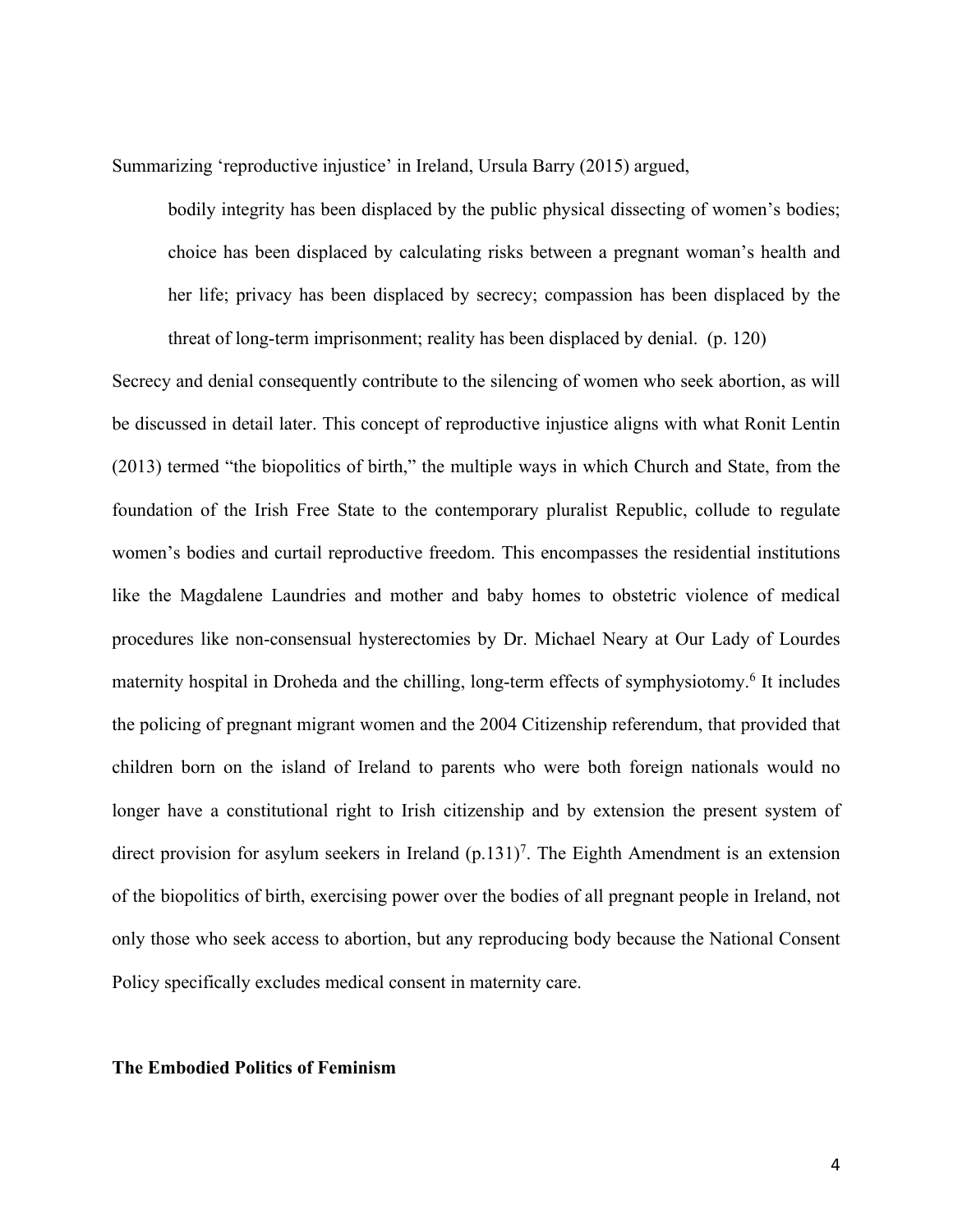### **Pre-Print Version**

### **Antosik-Parsons, Kate "A Body is a body: The Embodied politics of women's sexual and reproductive rights in contemporary Irish art and culture." in Reproductive Justice and Sexual Rights: Transnational Perspectives ed. Tanya Bahkru, New York: Routledge, 2019.**

The feminist art historical approach adopted advances that art can facilitate deeper understandings of political, cultural and social power relations. It scrutinizes imagery bearing in mind, as the second-wave feminist adage asserts, the personal is political, while acknowledging that individual experiences are not universal, nor are structural inequalities distributed evenly. Lucy Lippard (1984) distinguished political art from activist art arguing: "'political' art tends to be socially concerned and 'activist' art tends to be socially involved – not a value judgement so much as a personal choice. The former's work is a commentary or analysis, while the latter's art works within its contexts, with its audience" (p.75). Participatory in nature, activist art aims to empower individuals and communities by actively addressing power structures generated through dialogic processes.8 While some of the work discussed is 'activist', all can read as 'political' in so far as their subject matter represents the body politics of Irish reproductive rights. Furthermore, the images and gestures are considered in terms of their corporeal or bodily engagement with 'embodied politics', defined by Natalie Fixmer and Julia T. Wood (2005) as "personal and often physical, bodily action that aims to provoke change by exercising and resisting power in everyday life" (p.237). For the purposes of this discussion, embodied politics are identified as "personal acts of resistance in local sites where injustices occur" (p.238). In Ireland, women's bodies are the physical and metaphorical site where injustices occur, deploying them in art, visual culture and activist gestures constitutes interventionist acts of resistance.

## **Illustrating Gendered Histories**

In 2015, the double volume *The Abortion Papers Ireland* was released bearing Alice Maher's disquieting large scale charcoal and chalk drawing *Kneeling Girl* (2001) from the series *The*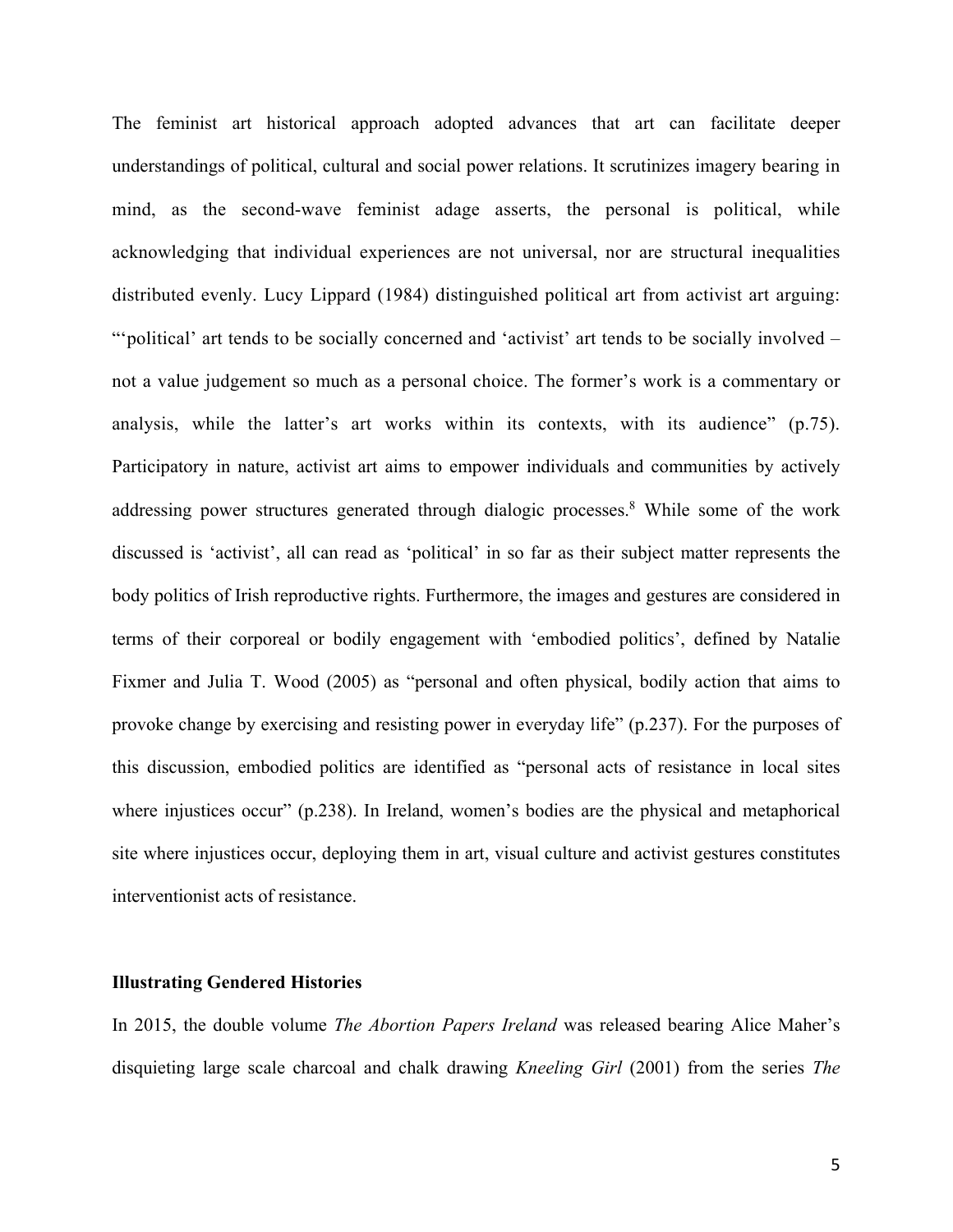History of Tears (2001) on the cover.<sup>9</sup> Against the dark, heavily layered charcoal background rendered on calico fabric, the figure of a young woman has fallen to her knees. Nude, save for the fabric gathered around her hips, she cradles the tears leaking from her eyes gently as they trickle down her body, catching them in the cloth before they flow into a pool of water accumulating in front of her. The futility of her action evident as the seeping bodily discharge evades containment. The tactile surface of the drawing is characterized by a series of erasures, deliberate gestures enabling an accumulation of delicately rendered lines. Although *Kneeling*  Girl was not explicitly created in response to the issue of bodily autonomy in Ireland, when the editors of *The Abortion Papers* selected Maher's work for the cover, it deliberately invited consideration about how women's reproductive experiences in Ireland might form their own history of tears; a hidden history, one of stigma and shame underscored by silence and erasure. First released in 1992, *The Abortion Papers Ireland vol. 1* was dedicated by editor Ailbhe Smyth "to all Irish women who have ever had to travel abroad for an abortion" (p.6). Between 1980 and 1992 an approximate 49,707 travelled abroad to the UK for an abortion. By the end of 2016 a further 118,996 made the invisible journey to access healthcare. In this context, works like *Kneeling Girl* question how art and visual culture contribute to a nuanced understanding of the gendered histories of body politics in Ireland.

### <Insert Figure 1 ARC Poster>

Gendered histories are engaged on a number of different levels. Visual artists are vocally engaged with activism, as is evident by the Artists' Campaign to Repeal the  $8<sup>th</sup>$ , which at present has over 2000 artists living in Ireland who have pledged to support repeal.<sup>10</sup> In direct response to the growing campaign to repeal the Eighth Amendment, the Coalition to Repeal the 8<sup>th</sup>,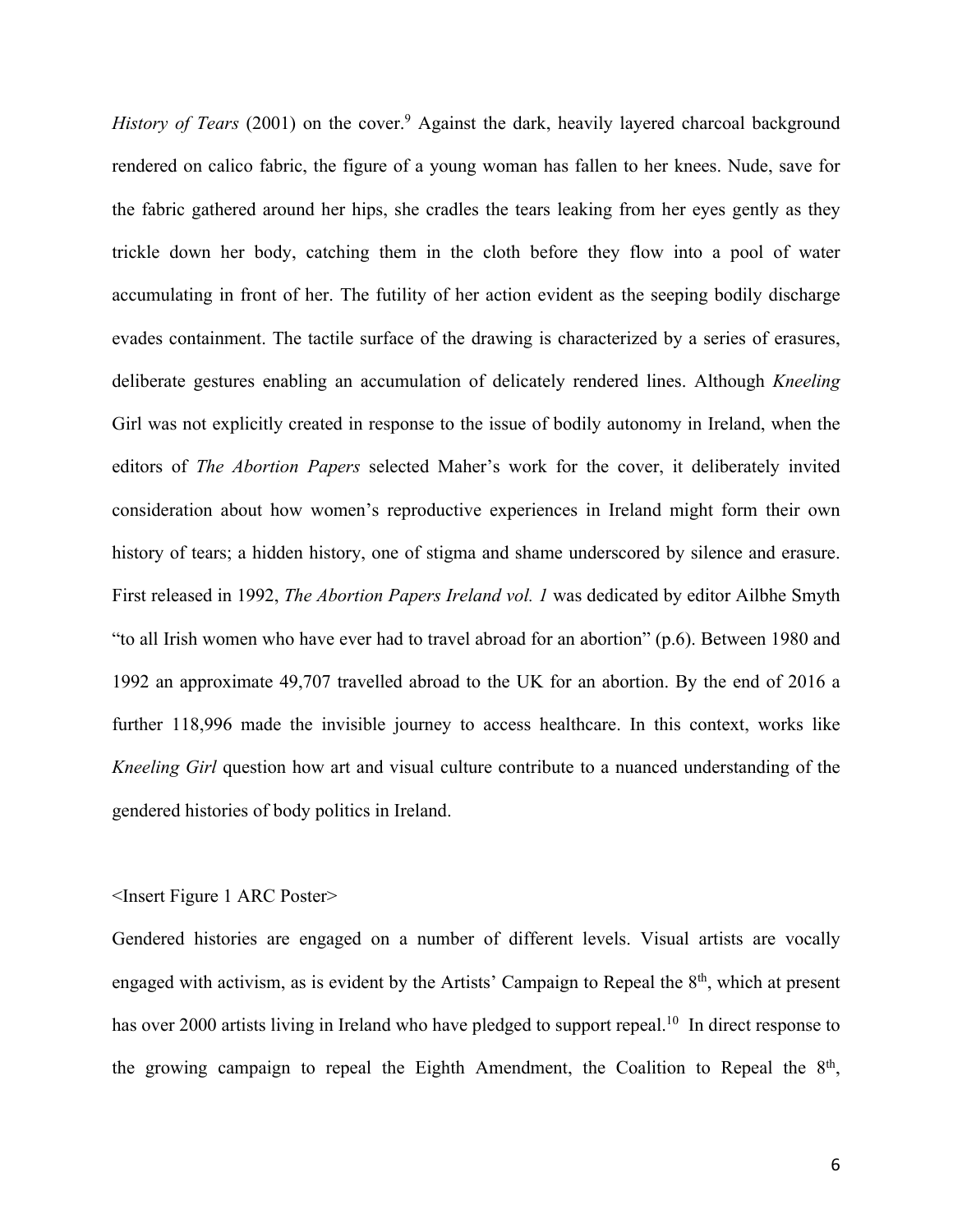representing 50 different organizations throughout the country, was formed. In July 2016, the Artists Campaign to Repeal the 8th released a special edition print of Jim Fitzpatrick's *Countess Markievicz* (2016). Constance Gore-Booth Markievicz (1868-1927) was an artist, suffragette, and revolutionary nationalist who was a combatant in the Easter Rising and later a politician. Imprisoned on several occasions, Markievicz was sentenced to death for her part in the Rising, though the sentence was commuted because she was a woman. In Fitzpatrick's bust portrait of Markievicz, she wears her Irish Citizen Army military uniform, the strap of her Sam Browne gun belt visible, emphasizing that she was radicalized. This image tangentially references Fitzpatrick's earlier iconic portrait of the Marxist revolutionary Che Guevara (1968), evoking a rebellious spirit. The group's logo, a white 8 inside a gray circle overlaid with a red X, is worn as a badge pinned on her lapel. The notion that Markievicz, amongst her many accomplishments, was also a trained artist, would affirm her professional support for the campaign for repeal fits neatly within the subversive narrative of her gendered, revolutionary activities. Proceeds from Fitzpatrick's poster sales were used to fund the group's continued advocacy.

'Rise and Repeal', the 5<sup>th</sup> Annual March for Choice (September 2016), organized by the volunteer organization, Abortion Rights Campaign (ARC), also invoked women's nationalist revolutionary efforts for contemporary reproductive freedom. ARC's signs and pamphlets featured a woman, more specifically a suffragette, holding aloft a 'Rise and Repeal' banner. The figure was appropriated from the masthead of *Bean Na hÉireann* (Women of Ireland), a monthly magazine published by the nationalist, socialist, feminist organization, *Inghínidhe Na hÉireann* (Daughters of Ireland) of which Markievicz was a member, as well as the artist that designed the original masthead for the early 20<sup>th</sup> century publication. The color and composition of ARC's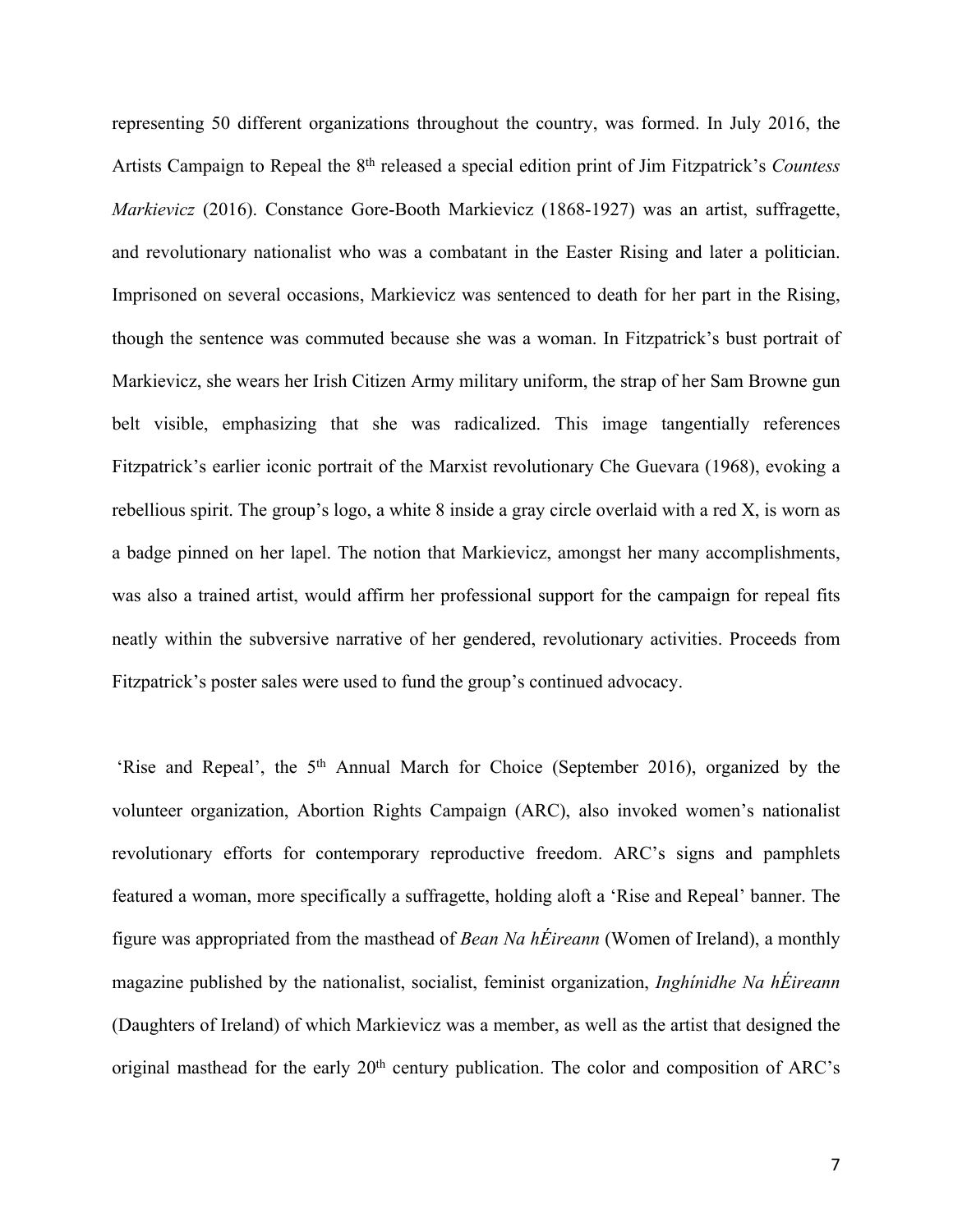own logo of yellow, green, and purple draws parallels with the tricolor flag adopted by UK suffragettes that was white, green, and purple. ARC (2016) explicitly framed the march uniting historical efforts for political sovereignty with contemporary bodily autonomy: "The Easter Rising sought sovereignty and self-determination for Ireland. Today, we seek the same control over our own bodies. No longer will the Irish State strip us of our basic human rights" (abortionrightscampaign.ie). Coupling women's historical efforts by referencing the efforts of revolutionary groups like *Inghínidhe Na hÉireann* with contemporary activism demonstrates how the past can be activated in the realm of the visual. By grounding the embodied actions of protest in historical visual culture, ARC established a visual identity that claims a specific lineage to and continuity with Irish feminist concerns from the turn of the  $20<sup>th</sup>$  century.

< Figure 2 Speaking of IMELDA>

Speaking of I.M.E.L.D.A, a London-based group engaged in art activism, strategically utilizes humor and satire in interventionist actions to expose critical incongruities, in a similar manner to the Guerrilla Girls. I.M.E.L.D.A stands for Ireland Making England the Legal Destination for Abortion, 'Imelda' was the code word used to provide information on abortion services to Irish women when it was illegal to do so. *The Pro-choice Proclamation* (2015) was staged on the steps of the General Post Office (GPO) during the national broadcaster *Raidio Telifis Eireann's* (RTÉ) event *Road to the Rising* recreated life in 1915 in anticipation of the centenary commemoration of the Easter Rising. In 1916, the Irish Volunteers and Irish Citizen Army seized control of the GPO from the British, on the steps of the captured building the rebels read out their *Easter Proclamation* (1916). The proclamation was significant for several reasons, but for the purposes of this analysis its importance was that it asserted 'religious and civil liberty, equal rights and equal opportunities to all its citizens". This was the first mention of gender equality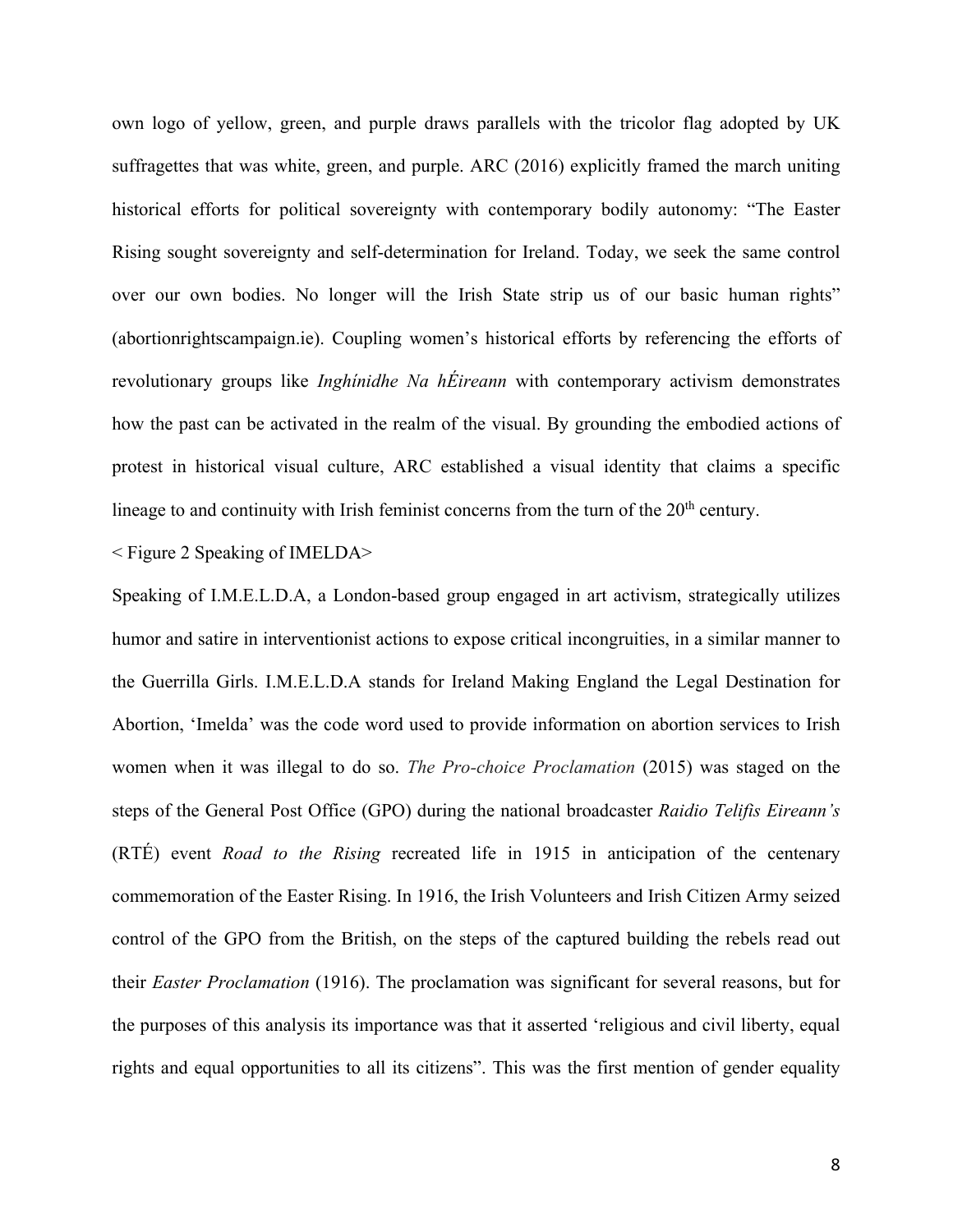and was particularly important given that under British law at that time women were not allowed to vote. Although women were active combatants in the struggle for independence, they were subjugated to the patriarchal dictates of the conservative Catholic government after independence. Dressed as suffragettes, entirely in red, Speaking of I.M.E.L.D.A chained themselves to a pillar of the GPO for over two hours declaring a proclamation of bodily autonomy, calling on women of Ireland to assert ownership of their own bodies.

Ailbhe Smyth (1992) argued that abortion needed to be considered in the "broad context of reproductive freedom and in the even broader context of women's historical struggle for social and political selfhood" (p.146). Twenty-five years later point this is still alarmingly relevant. *The Pro-choice Proclamation* drew connections between gender in Irish society, martyrdom and reproductive rights. It is notable that just steps from where the women stood, were the sites of two sculptures that depicted masculine heroism. Directly inside the GPO, Oliver Sheppard's bronze statue *Death of Cúchulainn* (1935), the epitome of martyrdom, represents the selfsacrificing Irish mythological hero in his moment of death, his body bound to a pillar in defeat. The visual similarities between the bound bodies are remarkable, demonstrating Speaking of I.M.E.L.D.A.'s embodied performance reclaimed the vision of equality promised over a century ago. When the bodies of those that Church and State have sought to control are activated in this particular way they disrupt dominant narratives. Meanwhile, across from the GPO once stood the granite capped *Nelson's Pillar* (1809), that bore the likeness of Vice Admiral Horatio Nelson (1758-1805). A tribute to the victorious British naval hero it visually defined the public streetscape in the colonial era. The presence of the pillar was contentious in the Free State, and in an iconic gesture that unofficially marked the 50-year anniversary of the Rising, it was blown up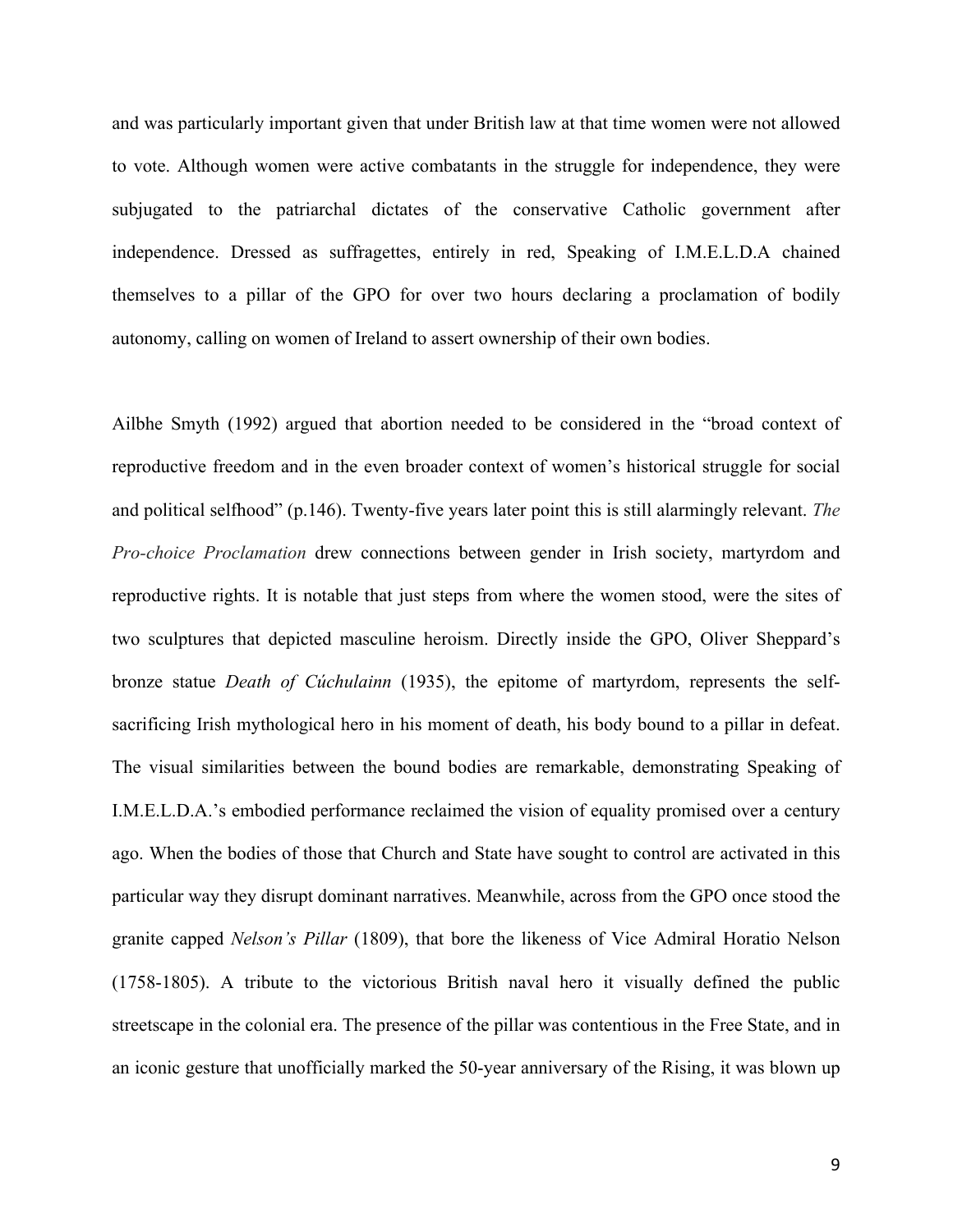by expelled IRA members. Speaking of I.M.E.L.D.A.'s embodied actions recall the rebellious actions that sought to destroy the pillar as a commemorative symbol of power. *The Pro-choice Proclamation*, channelling that insubordinate spirit by directly inserting women's bodies directly into the public realm, suggested that embodied politics can subvert 'official' histories.

### **Visualizing Resistance and Solidarity**

Visibility is at the heart of the contemporary movement for Irish reproductive rights and there has been a noticeable shift around openly talking about the abortion issue. Arguably one of the most distinguishable visual contributions to the pro-choice movement has been *Project Repeal,*  the white letters that boldly proclaim "REPEAL" against the backdrop of a black sweatshirt. Launched July 2016, creator Anna Cosgrave (2016) cites as inspiration, Gloria Steinem unapologetically wearing an "I had an abortion" t-shirt from the 2004 project by the same name designed by American activist Jennifer Baumgardner in collaboration with Planned Parenthood. Cosgrave's garment "outerwear to give a voice to a hidden problem" aimed to generate conversations about the lack of reproductive freedom in Ireland and initiate a conversation about why the Eighth Amendment should be repealed. Proceeds are donated directly to the Abortion Rights Campaign (ARC). Sold initially at a pop-up store, demand was so high that it sold out within an hour. Garnering considerable attention, four months after its release *University Observer*, University College Dublin's student newspaper, published an article contemplating the jumper as a fashion statement. Adam Lawler (2016) argued "in a campaign about bodily autonomy, a wearable message is all the more powerful." It's popularity with people in their early twenties is not surprising given that the Union of Students in Ireland (USI) representative of 345,000 students in third level education voted overwhelmingly to support a repeal of the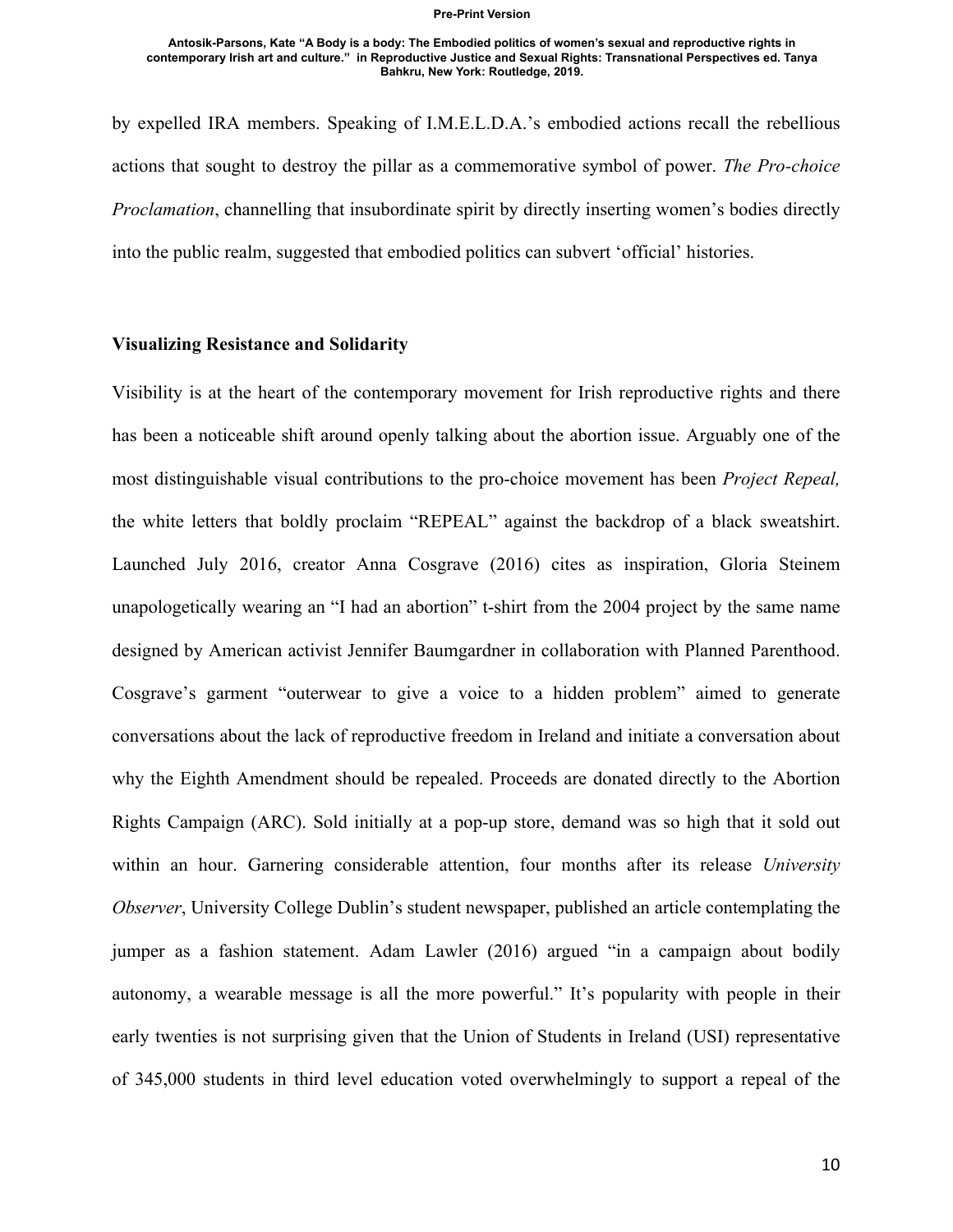Eighth Amendment (USI 2017). Images widely circulated on social media of high profile celebrities wearing it, for example Vivienne Westwood, Brendan Courtney and Rory O'Neill (drag queen Panti Bliss), and more recently, American presidential candidate Bernie Sanders, further its popularity.

< Insert Figure 3 Repeal Image here>

*Repeal Project* attracted unexpected interest from the advertising industry. In October 2016, Carphone Warehouse, a mobile phone company, debuted a series of controversial 'femvertising' billboards and bus shelter ads that boldly proclaimed "We're Pro-Choice" with the smaller tagline "the only place you get to choose your phone, your plan and your network." One featured an image of a blue button with 'we're pro-choice' in white letters pinned on to the chest of a denim jacket. It attempted to embody a DIY, feminist 'activist' aesthetic, while peddling to consumers the freedom to choose the mobile phone suited to their lifestyle. Advertising Standards Authority of Ireland (ASAI) received over forty complaints subsequently ruling that Carphone Warehouse was to cease using the word 'pro-choice' in advertising campaigns (Murray, 2016). The company stated:

The campaign features seven topically themed advertisements around the subject of choice. The language and imagery used in the campaign is designed to be deliberately striking, engaging and thought-provoking. We are not making any comment on the current debate in Ireland nor are we seeking to trivialize the issue. (*Irish Times,* October 26, 2016)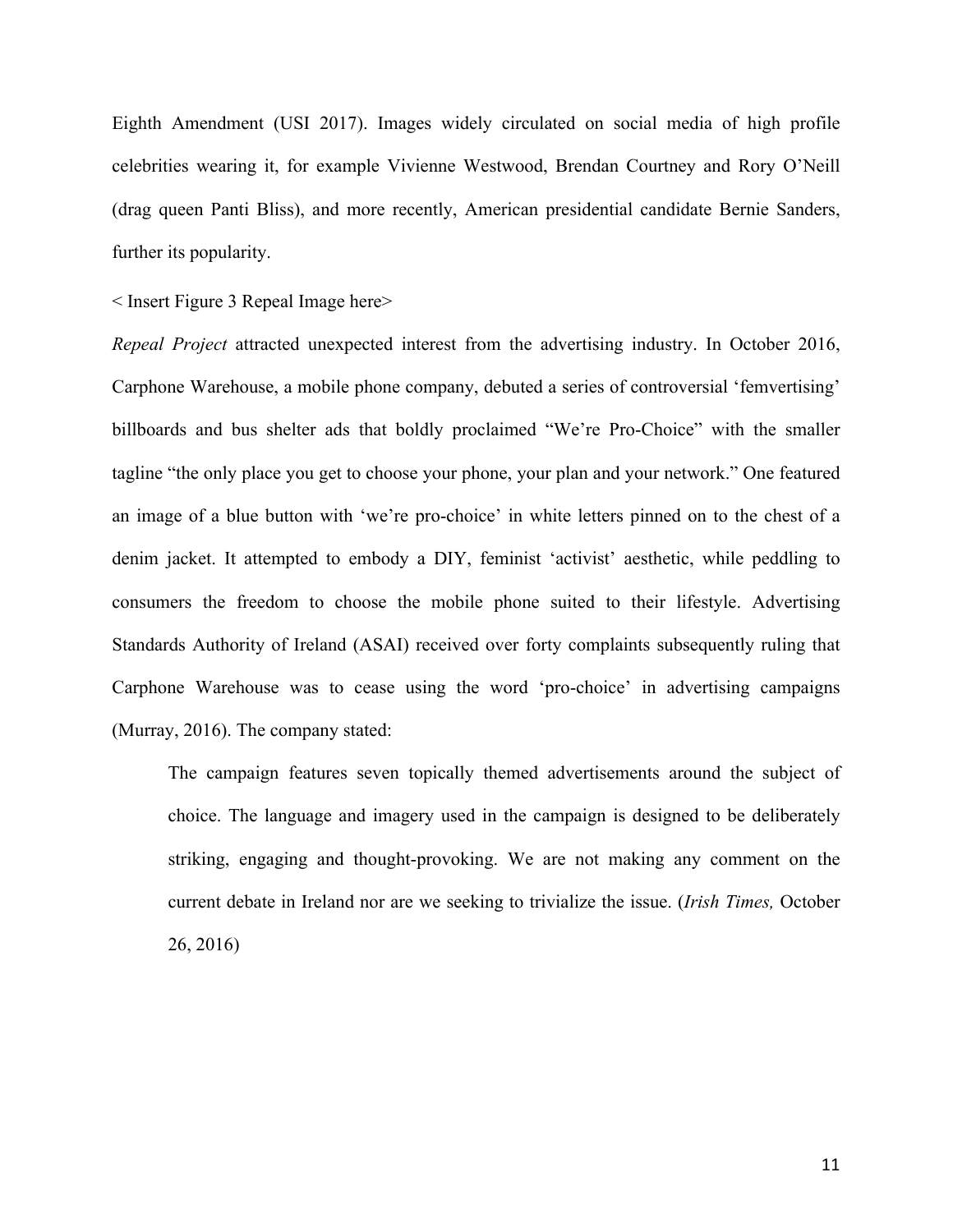#### **Pre-Print Version**

In no way was the company campaigning for, or making donations to aid Irish reproductive rights organizations, they were capitalizing upon the momentum of Irish activism for profit. ARC countered:

…selling mobile phones by appropriating the unfortunate struggle for basic human rights belittles our efforts. It's a slap in the face, not only to the thousands of women who travel every day, but the thousands who cannot travel for various reasons. (2016)

Arguably, Carphone Warehouse aimed to leverage the popularity of *Repeal Project*, indicated by similarities of wearing issues on the body as well as the language used to contextualize each image.

The embodied visibility of the jumper led to a strategic intervention in Irish politics. In a staged action on September 26, 2016, just days after the March for Choice in Dublin, Ruth Coppinger, Bríd Smith, Richard Boyd Barrett, Gino Kenny, Mick Barry and Paul Murphy, six Teachtaí Dála (TDs), members of Dáil Eireann, unashamedly revealed their REPEAL jumpers. Meanwhile, Coppinger pointedly questioned Taoiseach Enda Kenny: "You've been here since 1975, but during that time a total of 165,000 women had to travel outside the State for an abortion while you were in the Dáil. Did you ever give those women a second thought when you were making decisions?" (Lord, 2016). Kenny responded, "while your t-shirts may be black with their writing white the reality is Ireland's abortion law stand-off is not a black and white issue" (O'Cionnaith 2016). Over the following months the jumpers caused a desired disturbance as complaints and broader calls for parliamentary dress code reform abounded (Finn, 2016). Their disruptive presence resulted in the live broadcast Dáil TV feed deliberately adopting a sideways view of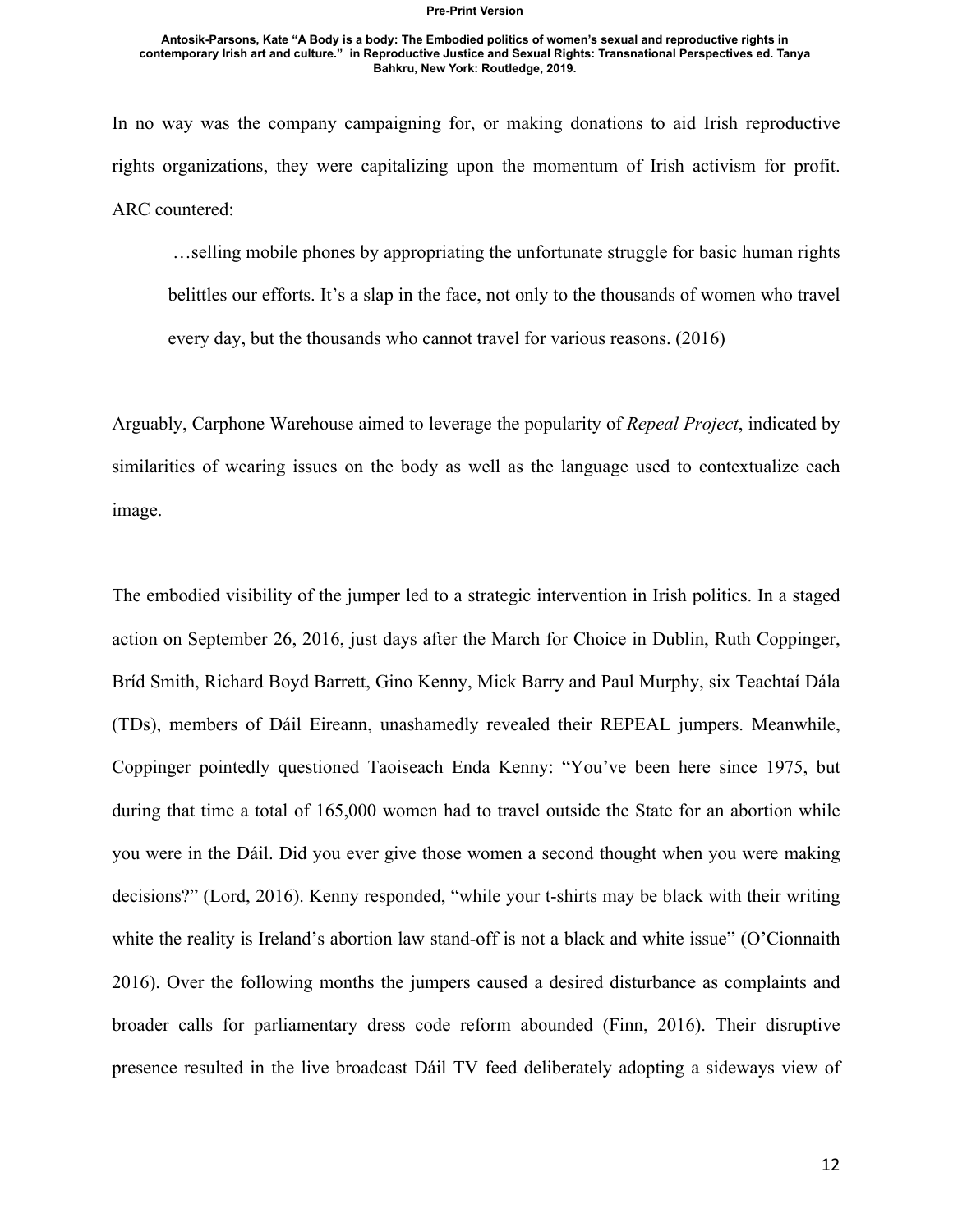these representatives to unofficially censor and conceal their jumpers (Carlow Nationalist 2016). This illustrated the subversiveness of the garment when worn in a deliberately provocative manner to participate in acts of resistance, particularly in the seat of legislative political, and importantly patriarchal, power. The embodied politics of reproductive rights seeks to interrupt traditional power demonstrating that it isn't just "business as usual". Public gestures of activism, protest and civil disobedience can be understood as 'performances' because they draw upon aesthetics and politics, employing tactical uses of embodiment and symbolic uses of language (Fuentes 2015).

Nearly one month later in a related embodied gesture, TD Bríd Smith stood to debate the Private Members' Bill, the proposed 35<sup>th</sup> Amendment to the Irish Constitution. Wearing a plain black sweatshirt bearing a Coalition to Repeal the  $8<sup>th</sup>$  badge, she engaged in an act of civil disobedience when she produced a packet of illegal abortion pills, defiantly challenging:

You could arrest me for having it and give me 14 years, but you ain't going to do it because what's on your books and what's in your laws you know that if you dare to implement it you would bring hell-fire and brimstone down on top of this house… (www.breakingnews.ie, 2016)

Holding up illegal abortifacient in *Dáil Eireann,* Smith invoked the spirit of the earlier Irish Women's Liberation Movement (IWLM) and their subversive actions. On May 22, 1971, 49 women from the IWLM travelled from Belfast to Dublin on the train illegally carrying, with intent to distribute, large supplies of condoms. This watershed action in the history of reproductive rights in Ireland was the subject of the recent musical, *The Train* (2015) that celebrated the bravery of the IWLM who flouted the laws to challenge the rigidity of Irish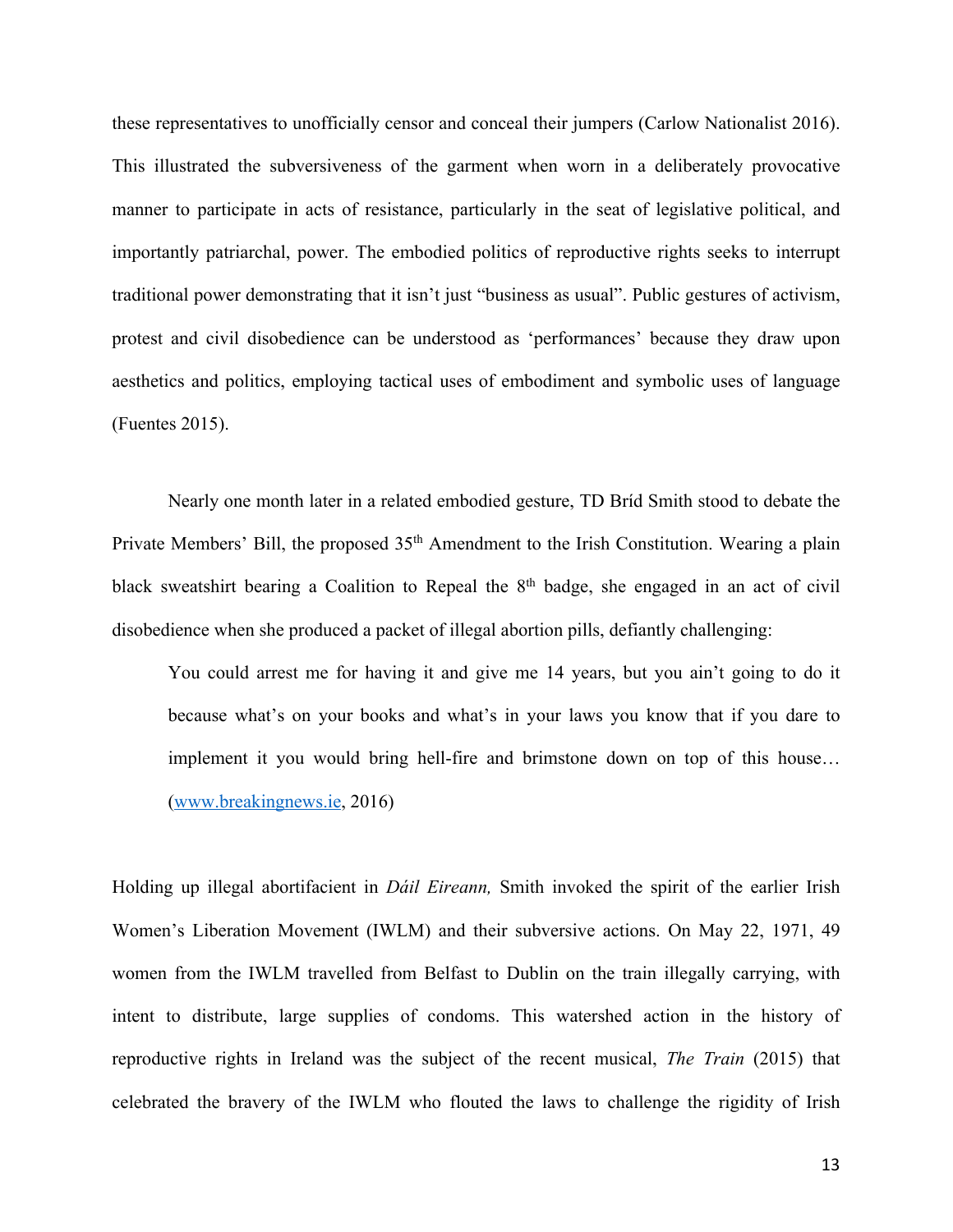society at that time. Forty-five years later there was a symmetry in Smith's gesture that exposed the hypocrisy of legislation that criminalizes women for importing mifepristone and misoprostol. Though Smith was not charged for blatantly flaunting the law, it would be mistaken to dismiss this law as unenforceable, given the recent cases of the women in Northern Ireland who were charged under similar restrictive legislation for obtaining the abortion pills.<sup>11</sup> When taking this specific context into account, Smith's action was a gesture of solidarity, as well as one of embodied politics, particularly when one considers that Smith is the only TD to have publically spoken about her own abortion.

The circulation of a cleverly reappropriated archival photograph of Peig Sayers (1873-1958), the famous Irish language *seanchaí* (or storyteller) of the Blasket Islands, on social media platforms FaceBook and Twitter featuring the *Repeal Project* jumper, encouraged deeper scrutiny of the historical powers of Church and State that seek to render invisible women's experiences. It depicted the older woman wearing a shawl around her head and shoulders, her hands in her lap, seated in the interior of a traditional Irish cottage, on the upper half of her body the ubiquitous *'*REPEAL'. Famed for her skilled retelling of life on the rugged Blasket Islands, Co. Kerry, Peig's autobiography was compulsory for secondary school students in Ireland and as a result, often elicits a negative reaction from those who remember the text as laborious. Peig was part of a larger oral tradition of storytelling that was largely dominated by men, and she "strategically borrowed and refashioned male forms" (Radner & Lanser, 1993, p.12). Sara Baume (2015) valued Peig's contribution to the oral history of Ireland on the basis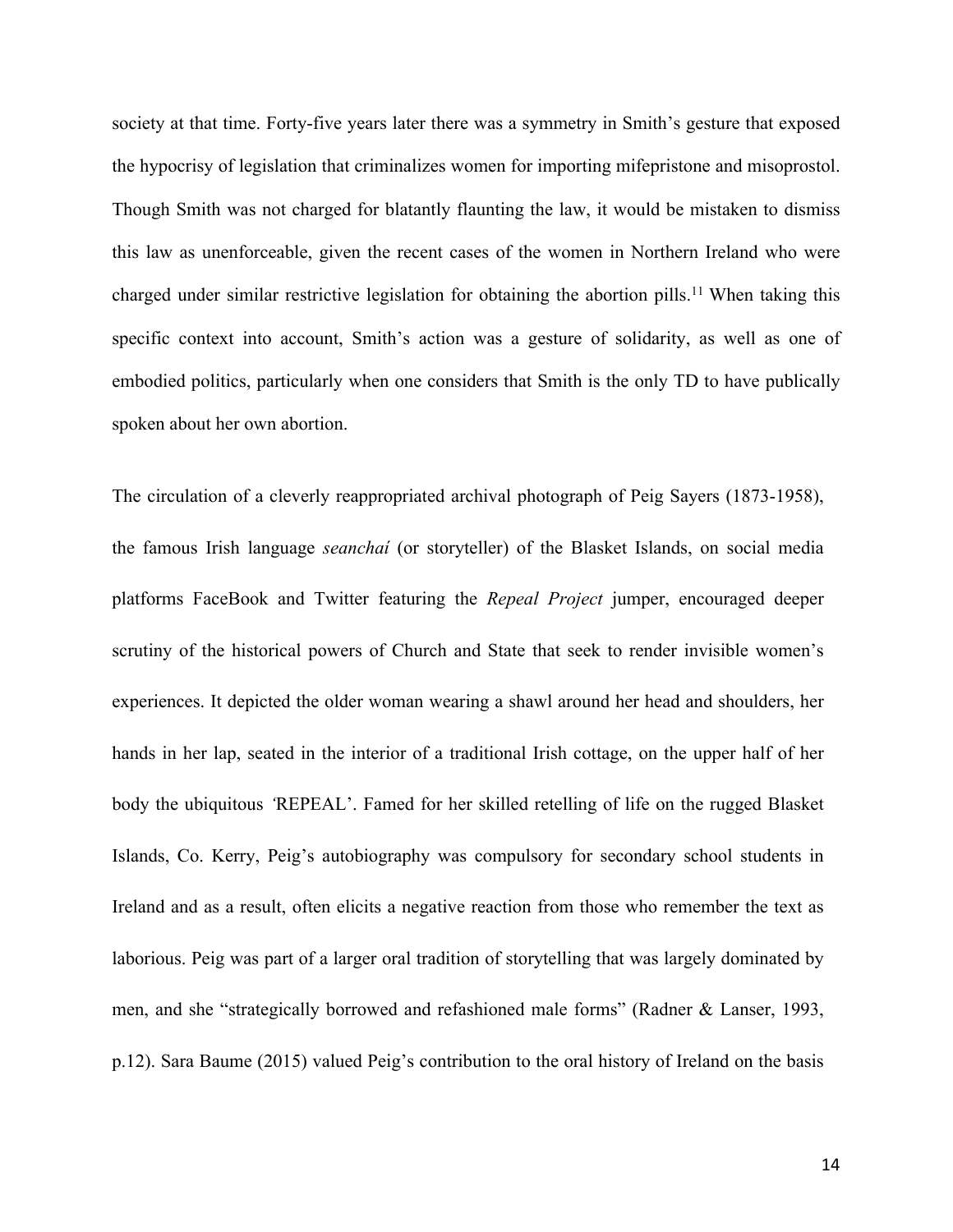that she "spoke for generations of poor, uneducated Irish women who never had the opportunity to speak for themselves." Peig's appearance in the jumper alludes to the harsh treatment women in Ireland have faced under conservative, Catholic ideologies. Amid bitter debates about the legalization of contraception and 'politics of procreation in Ireland'

Diarmuid Ferriter (2009) detailed:

…an older woman who attended a women's health seminar in Dublin in 1979 organised by the Contraception Action Programme 'claimed that the earliest Irish-language editions of Peig Sayers' account of her life on the Blasket Islands [published in 1936 and regarded as an important autobiography in the context of women's experiences in isolated rural environments] included a reference to a primitive form of cap, or diaphragm, made from sheep's wool. This reference was later purged. (p. 39)

The notion that Peig, a figure that seemingly embodied the conservative, nationalist vision of womanhood via rural, Catholic Ireland, detailed primitive forms of birth control, strictly forbidden by the Catholic Church is incredibly subversive. Peig's altered image embodies the current plight of women in Ireland by investing it with the historical efforts to legalize contraception in 1970s Ireland as well as to undermine the idealized vision of the monolithic 'Irish woman' enshrined in the Irish Constitution and perpetuated through dominant Irish literary and visual culture.

# <insert Figure 4 Repeal Mural >

Solidarity is one found in different aspects of the visual imagery created to address the struggle for reproductive rights. On July 8, 2016, an eye-catching mural by Dublin street artist Maser was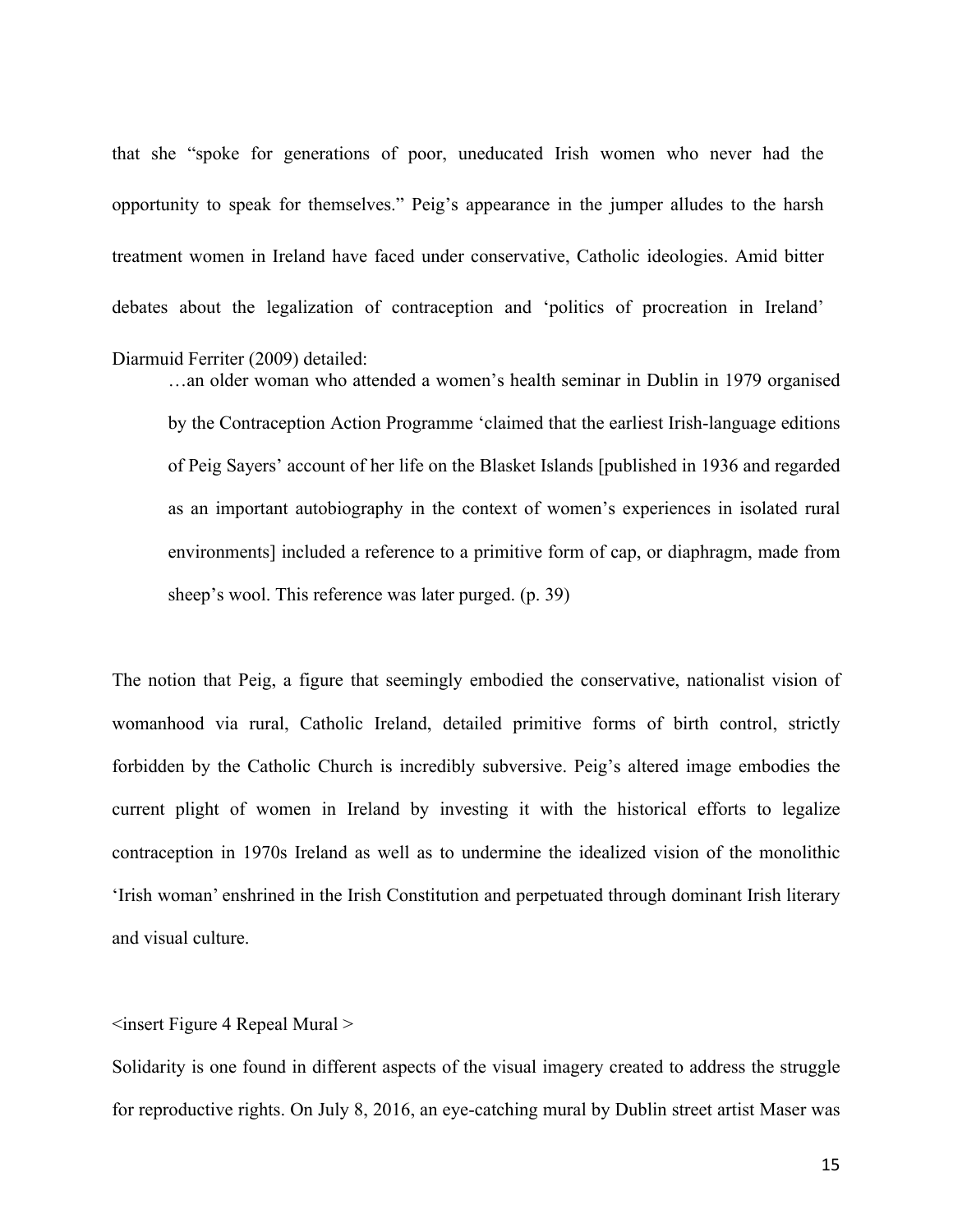unveiled on the external wall of the Project Arts Centre located on Essex Street in Dublin's Temple Bar. Against a bright blue background Maser rendered a giant red heart with white text, "Repeal the  $8<sup>th</sup>$ ." The heart form features repeatedly in Maser's art, specifically the print series *Maser Loves You*, and in various guises on his street art. Juxtaposing 'Maser Loves You' with a call to 'Repeal the 8<sup>th</sup>' the mural deployed the idea of love in relation to bodily autonomy. It was removed after Dublin City Council (DCC) informed Project Arts Centre that it violated planning permission because it was painted on a permanent structure and was not in keeping with the style of the area (McDermott, 2016). This response was puzzling given that in the prior year the *Yes for Equality* mural referencing the same sex marriage referendum slipped past these restrictions. During the week of its existence Project received over 200 letters of support and 50 letters of complaint. Anticipating a backlash, the artist reflected on the documenting of the mural on social media: "Thank God for social media. If we didn't have that I'd be a bit disappointed. It got shared thousands of times, job done" (Freyne, 2016). The controversy surrounding this mural echoes that of another censored Dublin mural, Pauline Cummins's *Celebration: The Beginning of Labour* (1984), which was painted on the wall at the National Maternity Hospital, Holles Street, and was a commissioned mural that depicted two naked women holding a pregnant woman aloft in what appears to be a joyful moment as she embarks on birthing her child.<sup>12</sup> Known for engaging with women's sexuality, reproductive rights, and 'woman-centred' childbirth in Ireland, one speculates that Cummins's particular representation of pregnant, laboring bodies, presented in a manner that was perceived as a threat to the medical establishment, revealed an uneasiness about images that promote a corporeal, embodied knowledge. Interestingly, When the *Repeal the 8th* mural and *Celebration: The Beginning of Labour* are placed in proximity, it is evident that visual images promoting women's reproductive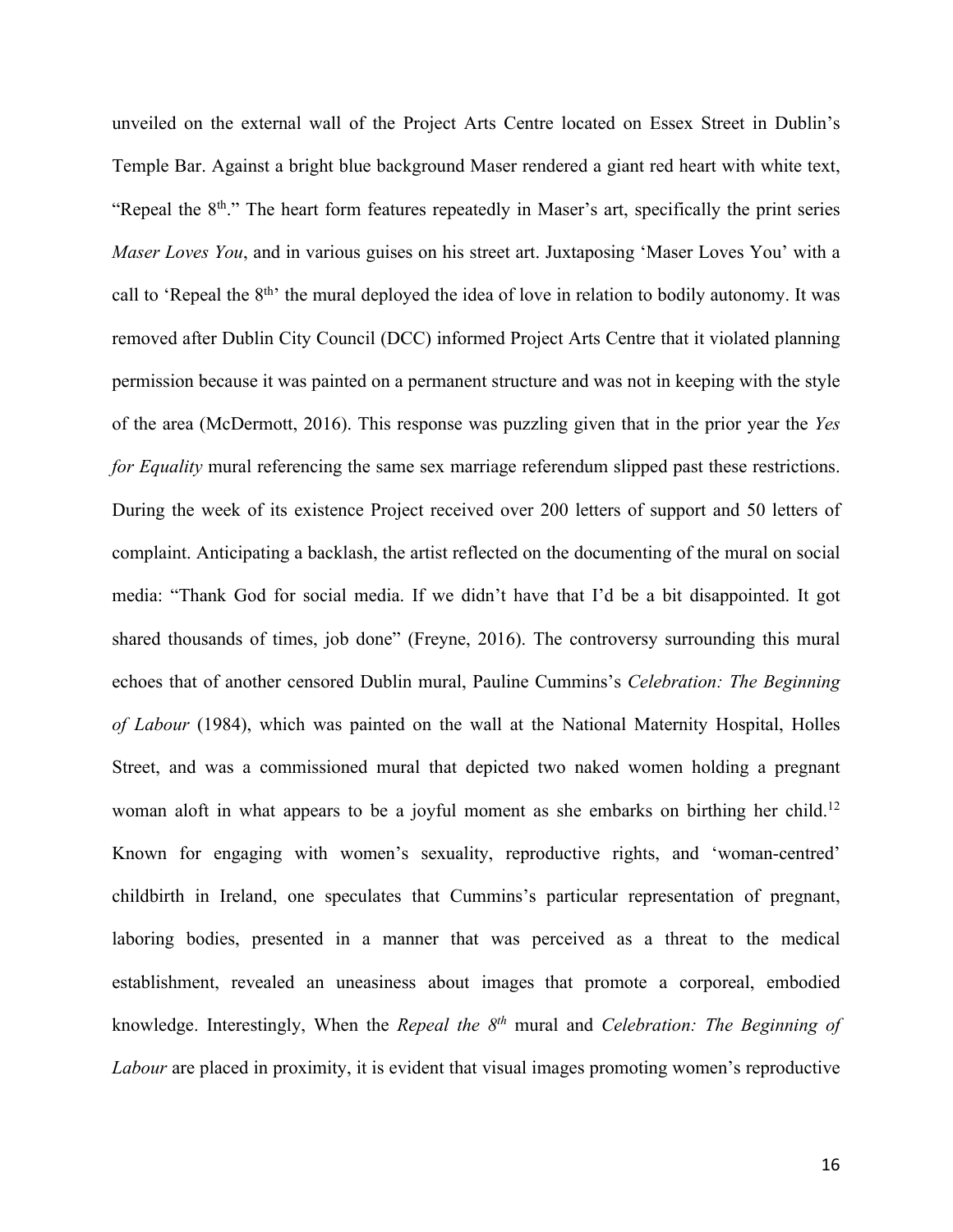autonomy provoke strong responses when placed in the public realm. This suggests the subversive power of embodied actions, particularly when women's bodies engage in strategic acts of resistance.

<Insert Figure 5 Repeal Nails here>

After its removal, the mural was 'rebirthed' through acts of resistance when its image when viral, reproduced on silk-screened on t-shirts, co-opted by Facebook users for profile pictures, displayed in shop fronts, decorated on gourmet donuts from Augnier Danger and emblazoned on women's manicured nails by the hip nail bar Tropical Popical. The mural countered the isolation that women that have had abortions face, for comedian Tara Flynn it represented "giving the oppressed a voice, saying: you're not on your own" (O'Brien, 2016). Outraged by the censorship, Grace Fitzgerald and Katie O'Kelly staged a protest in front of Project encouraging people to gather with their faces painted blue, while some held photographs of its former existence. Protest has been valuable tool of resistance throughout the history of the struggle against reproductive injustices, particularly in Ireland as detailed in the aforementioned gestures of the IWLM. Deploying their bodies in this act of resistance, the protestors demonstrated that erasure of the mural would not serve to erase the realities pregnant people face in the shadow of the 8<sup>th</sup> amendment. One protestor was cognizant of this: "Blue paint will not get rid of the stories of women having to go abroad in order to get medical treatment" (Devine, 2016). Maser's heart functioned as a visual call to arms, a reminder that despite efforts to suppress its message, mimicking the denial that women from Ireland access abortion, the grassroots movement will continue to mobilize, resisting efforts to deny reproductive justice.

## **Documenting Hidden Journeys**

17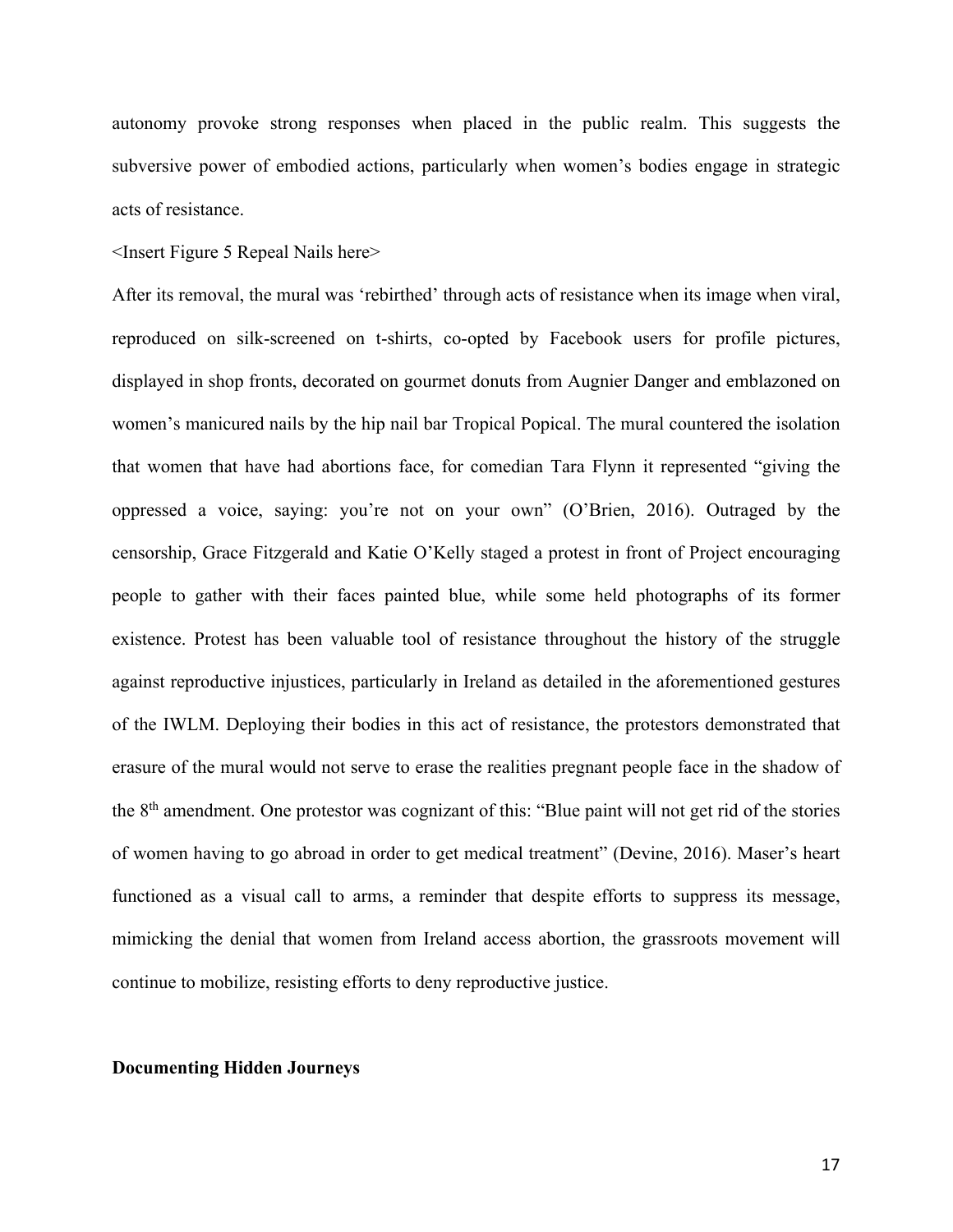Social media, a powerful tool to distribute information across broad audiences, has played an important role in the campaign for reproductive rights. On August 19, 2016 the hashtag #TwoWomenTravel began trending on the microblogging site, Twitter. Composed of twentythree tweets, the biography for @TwoWomenTravel read: "Two Women, one procedure, 48 hours away from home", it documented in real time the journey of a woman and her friend to Liverpool for an abortion. Each publically visible tweet was directly sent to @EndaKennyTD, the Twitter account of then current Taoiseach. This recalled comedian Grainne Maguire's (2015) earlier live tweeting of her period to Kenny. Each aimed to render visible women's corporeality in the public sphere to highlight the restrictions of women's bodies in Ireland. The monotony of the long days were draining for @TwoWomenTravel: "Feel might collapse from exhaustion. No sleep. Friend calm. Brave." The singular corporeal journey temporarily converged with other bodies as they encountered others from Ireland: "Forced to leave Ireland, @EndaKennyTD joined by more Irish in waiting room, waiting for our loved ones." Emphasizing the support of loved ones, @TwoWomenTravel brought a different perspective to this divisive issue, elaborating upon the idea 'someone you know' has had an abortion. It compelled people to question how they might support a woman in this situation. The trending hashtag reached the notice of celebrities including comedian James Cordon: "Today, @TwoWomenTravel but you're not on your own in this. So many people are with you. X" (Corden, 2016). With over nine million followers Cordon's message had enormous potential to bring the plight of @TwoWomenTravel and the women of Ireland to an audience nearly double the entire population of the Republic. Irish Minister for Health, Simon Harris, responded directly to the account: "Thanks to @TwoWomenTravel for telling story of reality which faces many. Citizens Assembly - a forum to discuss 8th & make recommendations" (Harris, 2016). This message was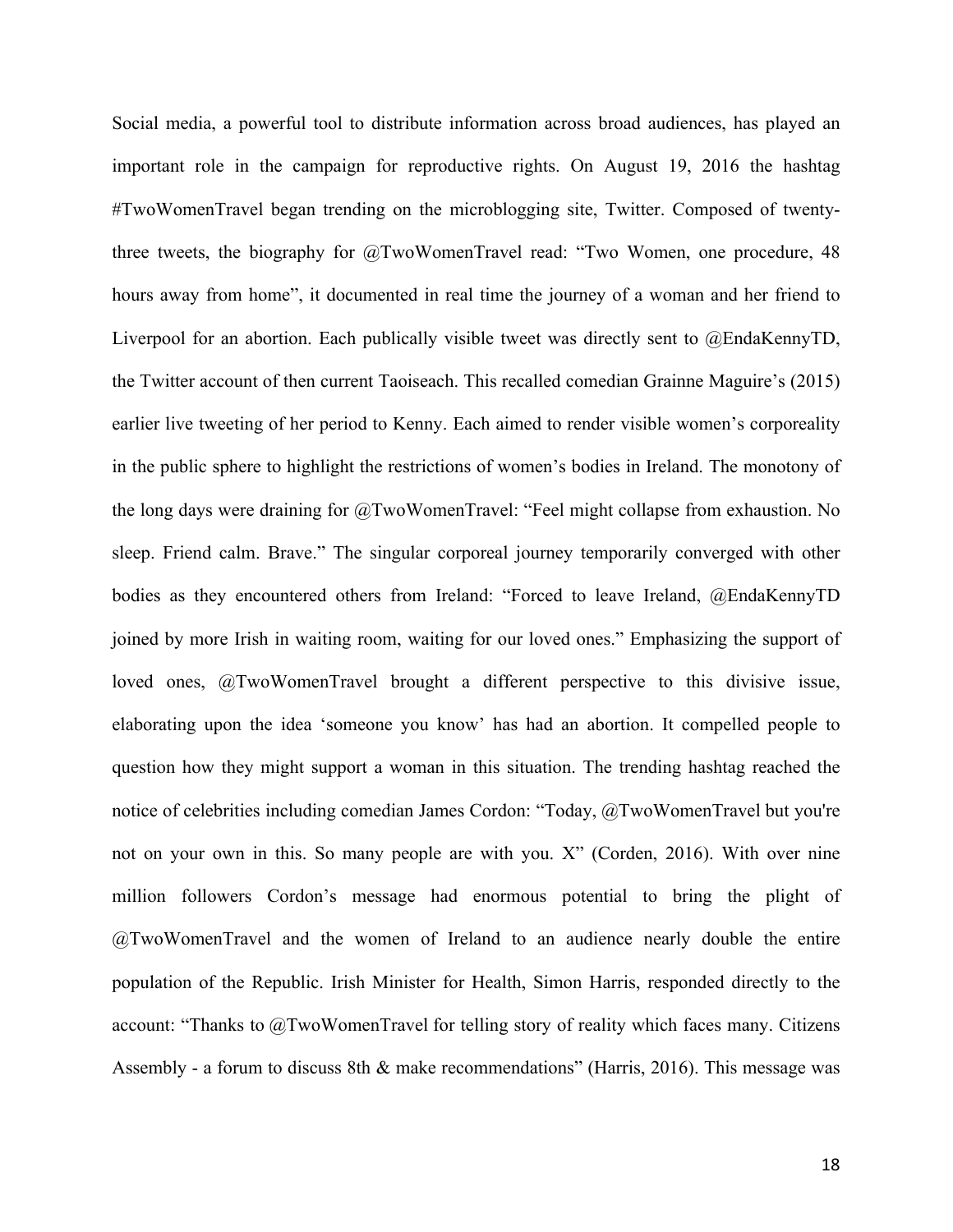the only public acknowledgement of this journey made by a member of the Fine Gael, the majority political party.

The images depicted the mundane: the view from a bus window; the floor of a waiting room in a clinic; a television on the wall of a café; curtains blocking the light from a hotel window. They were evocative because they did not depict an identifiable person, or the body in its entirety. One knee, the smallest tip of a finger, these were visible reminders of the women behind this account. Unlike the imagery utilized by anti-abortion protesters where the fetus is completely disembodied from the maternal body, the body fractured @TwoWomenTravel's images called attention to the invisibility of these women. Furthermore, one doesn't need to have knowledge of her reasons for terminating her pregnancy to empathize with her. The implied gaze of the camera's lens, that of her friend, enabled the viewer to identify with the position of the waiting friend. These images are reminiscent of Emma Campbell's *When They Put Their Hands Out Like Scales* (2012), a video work and photographs that depict voyages women from Northern Ireland make to terminate pregnancies. Prefacing the most powerful image by  $\omega$ TwoWomenTravel: "Not the first or the last bleeding woman about to face the long treck [sic] home." It revealed rumpled hotel bedsheets, stained with the faint wash of her blood as it seeped from her tired postabortion body. This highly affective image captured the cruelty of exiling women for their healthcare choices. The stain on the sheet suggested that no sanitizing of Irish history could completely erase the invisible stain of the reproductive injustices committed.

<Insert Figure 6 Case Studies Here>

It is significant that in recent years an increasing number of artworks have identifiable subject matter that relates specifically to abortion journeys. *Renunciation* (2015), a performance by

19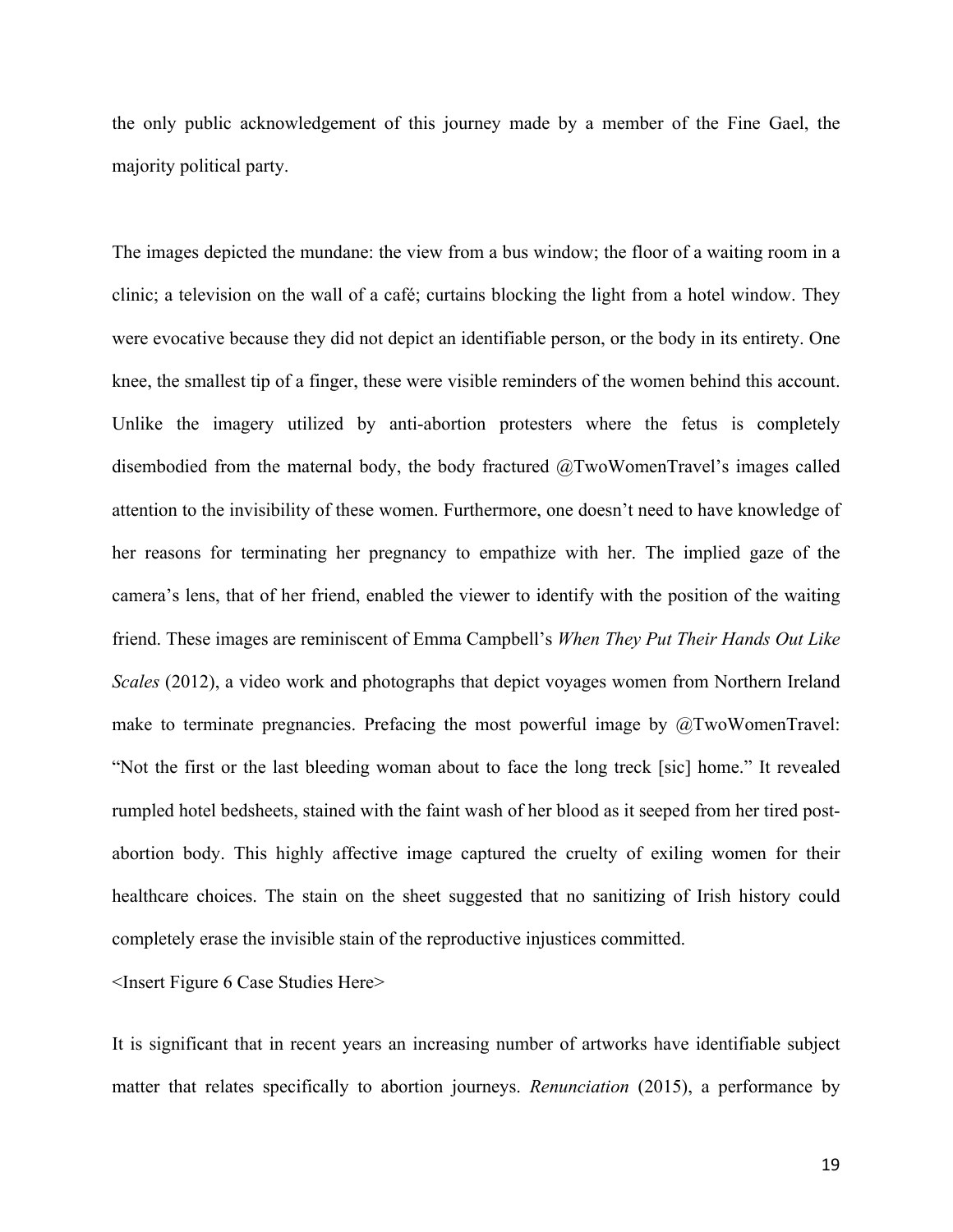home|work collective inspired by the Angelus, one of the only to mention trans men, detailed different experiences of those who travel. Siobhán Clancy's participatory workshop *Choosing Choice: Packing up abortion stigma* invited six people who travelled for abortions to share their personal accounts and create collage cardboard suitcases representative of their experiences. *Case Studies* (2013) was both the process and the resulting artwork meaning the work existed as both the safe space for the dialogic exchange of experiences as well as the material objects each participant created over the course of the workshop. *Case Studies* provoked an understanding of the complexities of individual experiences as well as how visual art can enable a sense of solidarity when activating embodied experiences. The suitcases represented 'abortion tourism', a phrase that describes the phenomena women travel to jurisdictions where abortion is legal. This stark understanding of 'tourism' is compounded by the fabrication of a holiday for pleasure to conceal the true purpose, as evidenced by a tag on the suitcase: "Scheduling annual leave and holiday pay. Counting the hours and days the pounds and cents… waiting, anxiously 'Looking forward' to our abortion/holiday seeing the sights – inside the clinic". It contained a pregnancy test, a urine sample cup and a pair of heart shaped sunglasses. Another case bore a painted yellow submarine, juxtaposing the reference to Liverpool as a holiday destination for Beatles fans with that of its more somber destination for abortion seekers. The importance of *Cast Studies* is two-fold, it revealed hidden stories of travelling for abortion; the planning, the emotional and financial hardship, the secrecy and lies, while created a space where those who had abortions could share their stories without fear of condemnation. Clancy (2013) aimed to bring a nuanced understanding to the subject by avoiding "type of sloganeering they may typically associate with political discourse on the subject of abortion." Similarly, Katie Gillum's *Women Have Abortions Everyday - Its Just One Choice* (2013), a short film funded by the Irish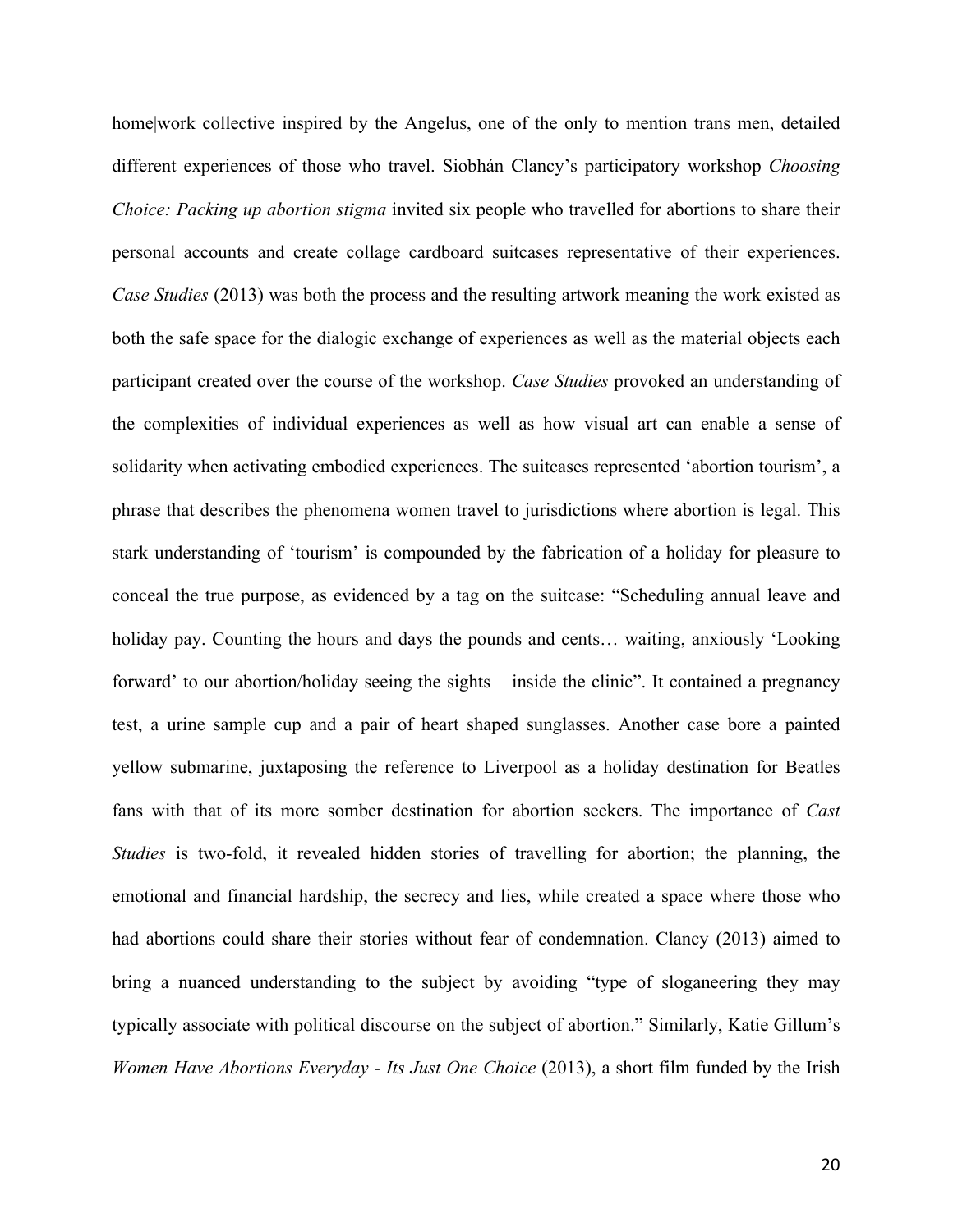Family Planning Association and the International Planned Parenthood Federation, dispelled myths about abortion placing it within the larger framework of life's decisions and pathways. Likewise, Melissa Thompson's earlier documentary *Like a Ship In The Night* (2006) focused on four, anonymous women, as they unpacked their reasons behind their decisions to end their pregnancies. Putting these stories in the public realm with compassion and sensitivity enabled these artworks and embodied gestures counter the stigma and cultural silencing those who chose to terminate a pregnancy.

<Insert Figure 7 Case Studies Here>

The symbolism of the suitcase, in an Irish context, also represented the hundreds of thousands of Irish women and men who have emigrated from the Irish shores.<sup>13</sup> Furthermore a connection can be drawn between the figure of the emigrant and women who must travel abroad for abortions. The *X-ile Project* (2015-present), a series of photographic portraits depicting women who have travelled for abortions underscores this point, while the "X" in the title drew parallels with the Xcase. The image of an exiled woman whose reproductive freedom forsaken by her nation is a powerful one. Similarly, Sarah Pierce's *Between the Devil and the Deep Blue Sea*, a crisp, solitary ferry rail ticket from Dublin port to London terminals also addressed the issue of exile from the Irish nation. It is dated April 24, 2016, Easter Monday, one hundred years after the Easter Rising that signaled the beginning of the armed struggle for Irish Independence. Though the single ticket does not disclose the purchaser's circumstances, its presentation in a glass display case, a nod to 'break glass in case of emergency' and by extension, the UK's role as a pressure release valve for Irish women seeking terminations, also suggested the sobering, solitary journey.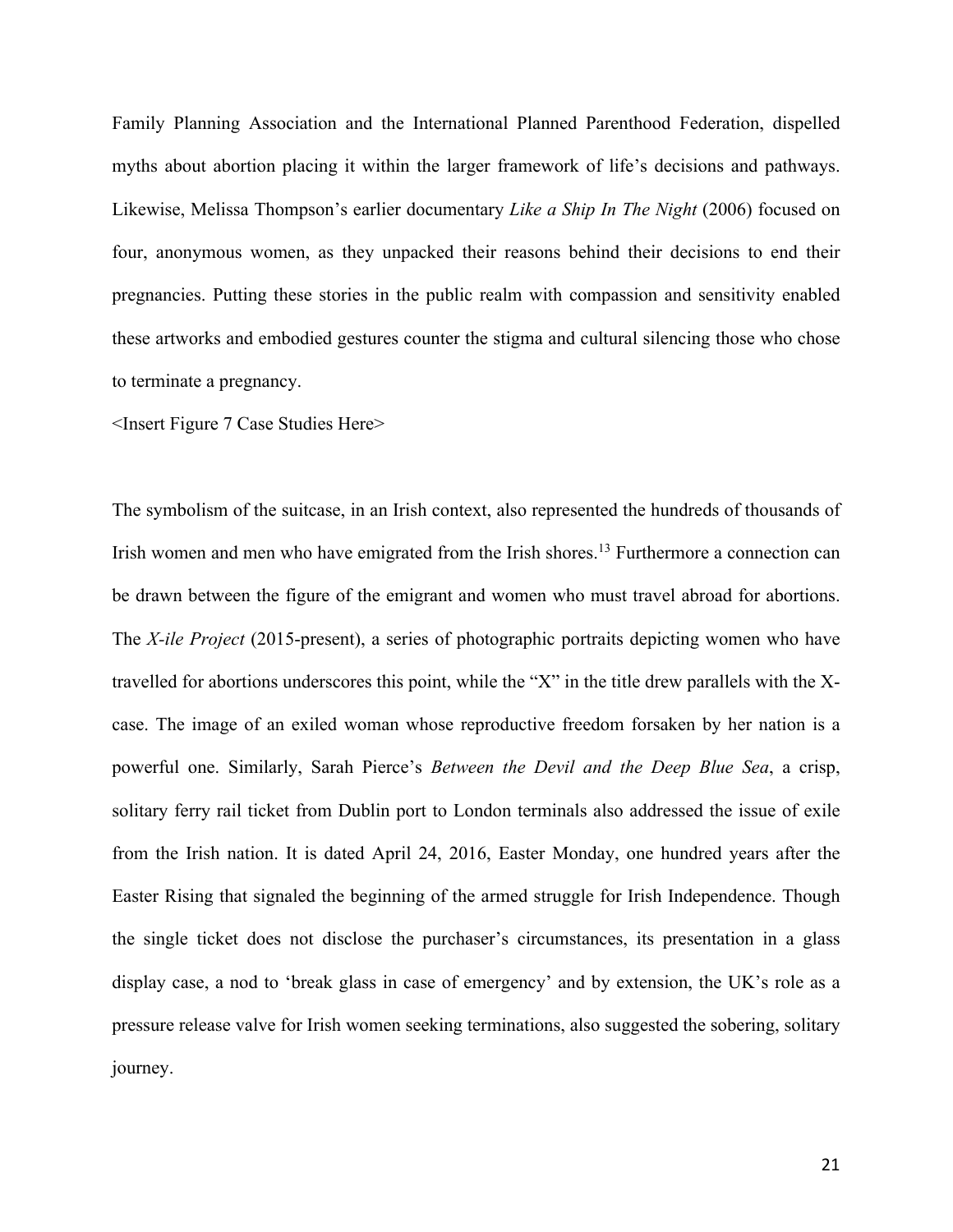#### **Pre-Print Version**

**Antosik-Parsons, Kate "A Body is a body: The Embodied politics of women's sexual and reproductive rights in contemporary Irish art and culture." in Reproductive Justice and Sexual Rights: Transnational Perspectives ed. Tanya Bahkru, New York: Routledge, 2019.** 

Ben Hickey's *Pearl* (2016) a photograph of a woman seated on a suitcase with the Dublin Poolbeg towers in the background similarly referenced travel and the legacy of colonial history. The image alluded to John Lavery's *Portrait of Lady Lavery as Kathleen Ni Houlihan* (1928) the iconic image of Hazel Lavery in the guise of the literary figure that personified Ireland as an old woman who calls her sons to take up arms. Lavery's image featured on Irish banknotes from 1928-1970, the metaphorical commodification of women's bodies. In *Pearl*, a suitcase bearing airline destination luggage tags was substituted for the emblematic Irish harp, implying that her travel has already occurred. Considering *Pearl*, with its historic references to money, alongside that of *Case Studies, X-ile Project* and *Between the Devil and the Deep Blue Sea* different factors associated with traveling for abortions emerge, including cost, absence from work and the feelings of physical and psychological exile of women, it is important to note that the right to travel only extends to certain types of women. These works provocatively question how hierarches of class, race, age, ability, economic and immigration status function to divide women into two groups, those who can travel for abortions and those who cannot.

In terms of contemporary cultural production visualizing reproductive injustices, at present the author is unaware of any artworks that overtly address Irish experiences of the abortion pill. It has been illegally imported by people in Ireland for at least thirteen years, as the Dutch organization Women on Waves (WOW) has supplied pills to women in Ireland since 2004. This reflects the double marginalization of women who cannot travel and put themselves at great legal risk to take illegal abortion pills. Áine Phillips's performance *Aspiration* (2014) addressed 'backstreet abortions' in addition to bodily experience and visibility when she physically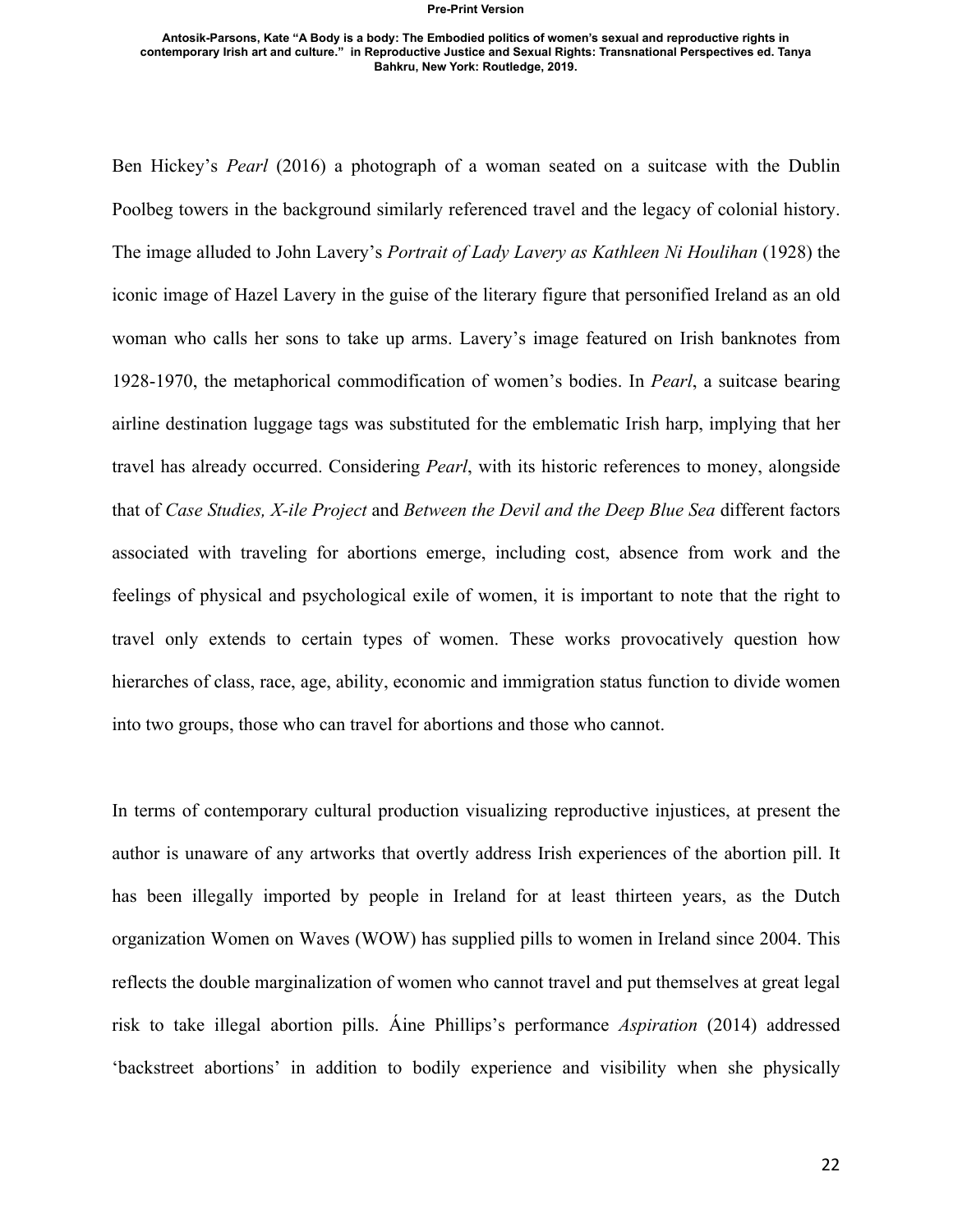wrestled with 700 clothing hangers. The hangers symbolized 'back-street', unsafe and illegal abortion methods in which women use a sharp object or wire such as a knitting needle or clothes hanger to break the amniotic sac, signifying desperation and the potential danger women risk to control fertility. For Phillips 700 represents 1% of 70,000 women worldwide that die annually from backstreet abortions (Singh, et al. 2009, p.32) linking national and global reproductive issues. The title, *Aspiration* denotes the action of drawing fluid by suction from a vessel or cavity: a gynaecological procedure that is associated with abortion. Aspiration also represents desire, hope or focus towards a goal, suggestive of the goal of recognizing the bodily autonomy of reproductive bodies in Ireland. At various points of the performance, Phillips repeatedly sang 'a song for X'. The symbolism of this is that X was the anonymous name given to the 14-yearold girl at the heart of the X case (1992), the landmark case that tested the Eighth, resulting in further referendums, notably the 13<sup>th</sup> Amendment that clarified women had a right to travel to obtain abortions. <sup>14</sup> X also bears a more sinister Irish reference, for in the early 1950s an Irish woman referred to as 'Mrs. X' in the newspapers, later revealed as Mamie Cadden, was sentenced to 56 years in prison for procuring abortions for eight women (Conroy, 1992, p.128). At protests Irish pro-choice campaigners frequently place two pieces of black tape in an X over their mouths referencing the X case and the continued silencing of women with regards to reproductive control of their own bodies. When Phillips raised her voice in this way, she united the specific struggles for reproductive control women's bodies in Ireland with ongoing global struggles, in her embodied protest was a refusal to be silenced.

# <Insert Figure 8 *Aspiration* Here>

Pairing hangers with the maternal figure, *Aspiration* can read against the iconic scene from the cult film *Mommie Dearest* (1981), Christina Crawford's autobiographical account of child abuse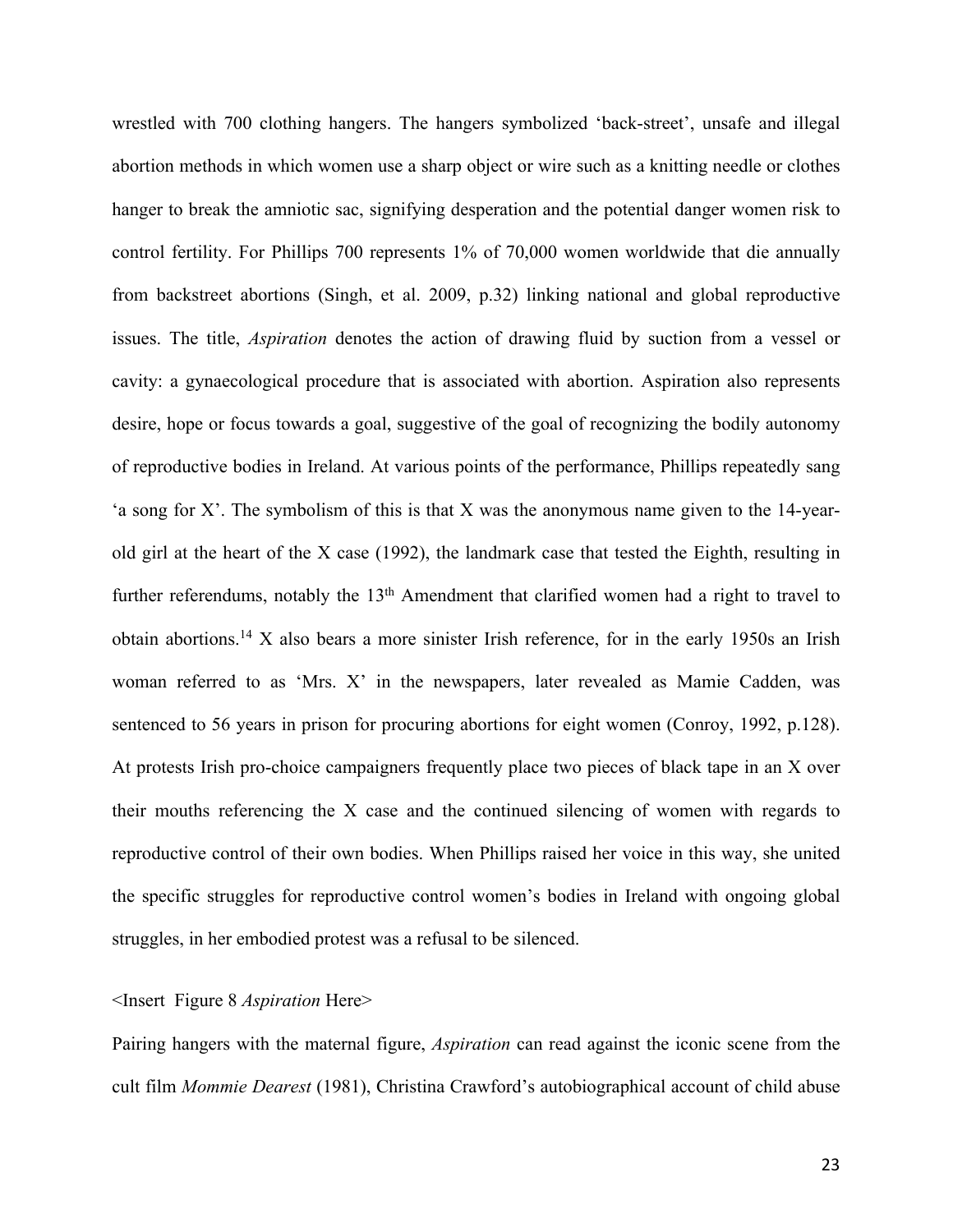she endured at the hands of her adopted mother Joan Crawford. In the scene, Joan Crawford, played by Faye Dunaway, discovered Christina has hung up her clothes on wire hangers. Crawford exclaimed "No Wire Hangers", ripped the clothes from the closet and then beat her daughter with a hanger. Though a symbol of abortion, the wire hanger, framed in the context 'bad mothers', provokes examination of the perceived dichotomy between good and bad mothers. Lentin (2013), paraphrasing Gerardine Meaney, argued, "Ireland has a long history of pitching 'Good (Catholic, Married) mothers' versus 'Bad (Unmarried) mothers" (p.133). Potentially more transgressive is the deliberate decision not to become a mother, for as Smyth (1992) argued "In a society where motherhood remains virtually the only secure source of canonised validation for the vast majority of women, the decision not to be a mother is deeply subversive and risky" (p.144). It is relevant that UK 2016 statistics show nearly half of women (47%) from Ireland accessing abortion are those who are already mothers (p.79). This problematizes the constructed binary of good/bad mothers, for when women who are already mothers terminate a pregnancy, they are likely prioritizing the lives of their children. The interlocking hangers of *Aspiration*, nearly impossible to separate out as individual forms, suggested the nuances and the tangled complexities of women's reproductive lives. This work, like the others discussed, demonstrates the power of the visual to negotiate the ever-changing socio-political climate in Ireland.

### **Conclusion**

This essay argued that embodied politics is a feminist strategy utilized by those advocating for access to abortion in Ireland. Although only a handful of examples from Irish art and visual culture that visualize reproductive rights have been examined, the sheer number of artworks,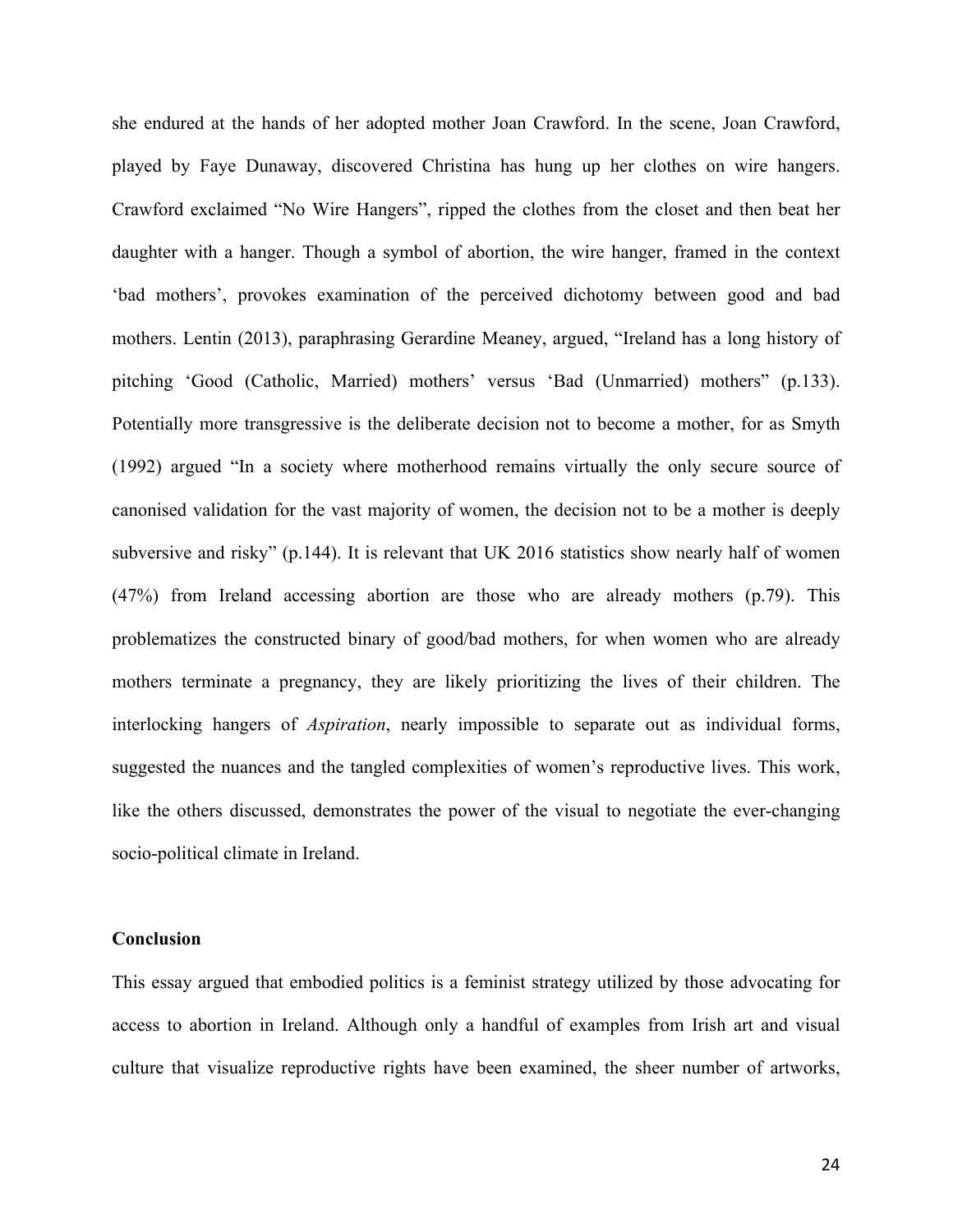exhibitions, illustrations, dance and theatre productions identified in the course of the research for this essay indicate Ireland is in the midst of an important cultural shift. The intersections of gendered histories and activism in several images including *The Pro-choice Proclamation* drew upon the physical and metaphorical bodies of women aligning the personal with the political. The *Repeal Project* and related imagery illustrated how a simple word, worn on the body, can provoke discussion of reproductive rights. Out of Maser's censored mural came acts of public solidarity and resistance as well as one of the most recognizable symbols associated with the contemporary pro-choice movement in Ireland. The live tweeting of an abortion journey by @TwoWomenTravel made the personal political by rendering visible the invisible journeys for reproductive healthcare. Entanglements of visual art and body politics in *Case Studies* and *Aspiration,* amongst other works, represented the complexities of decision-making and lived experiences, while countering the cultural denial and erasure of those experiences. It is particularly striking how most of the images examined highlight the gaps and silences of the stories of those who have left Ireland to exercise autonomy over their pregnant bodies, the journey itself is an act of embodied politics. Although embodied politics strategically employ resistance, it is important to acknowledge that structural changes are needed to produce societal change on a larger scale in Irish society. While the reproductive rights movement has momentum behind it, now is not the time for complacency, patriarchy is persistent, ever shifting and adapting in a bid to maintain power. As the constitutional referendum draws closer, there is a pressing need to engage in meaningful conversations about the repeal of the Eighth Amendment and access to abortion. Art and visual culture offers innovative ways of fleshing out the nuances and complexities of women's reproductive lives, encouraging examination of the reasons why reproductive freedom is of paramount importance in Ireland.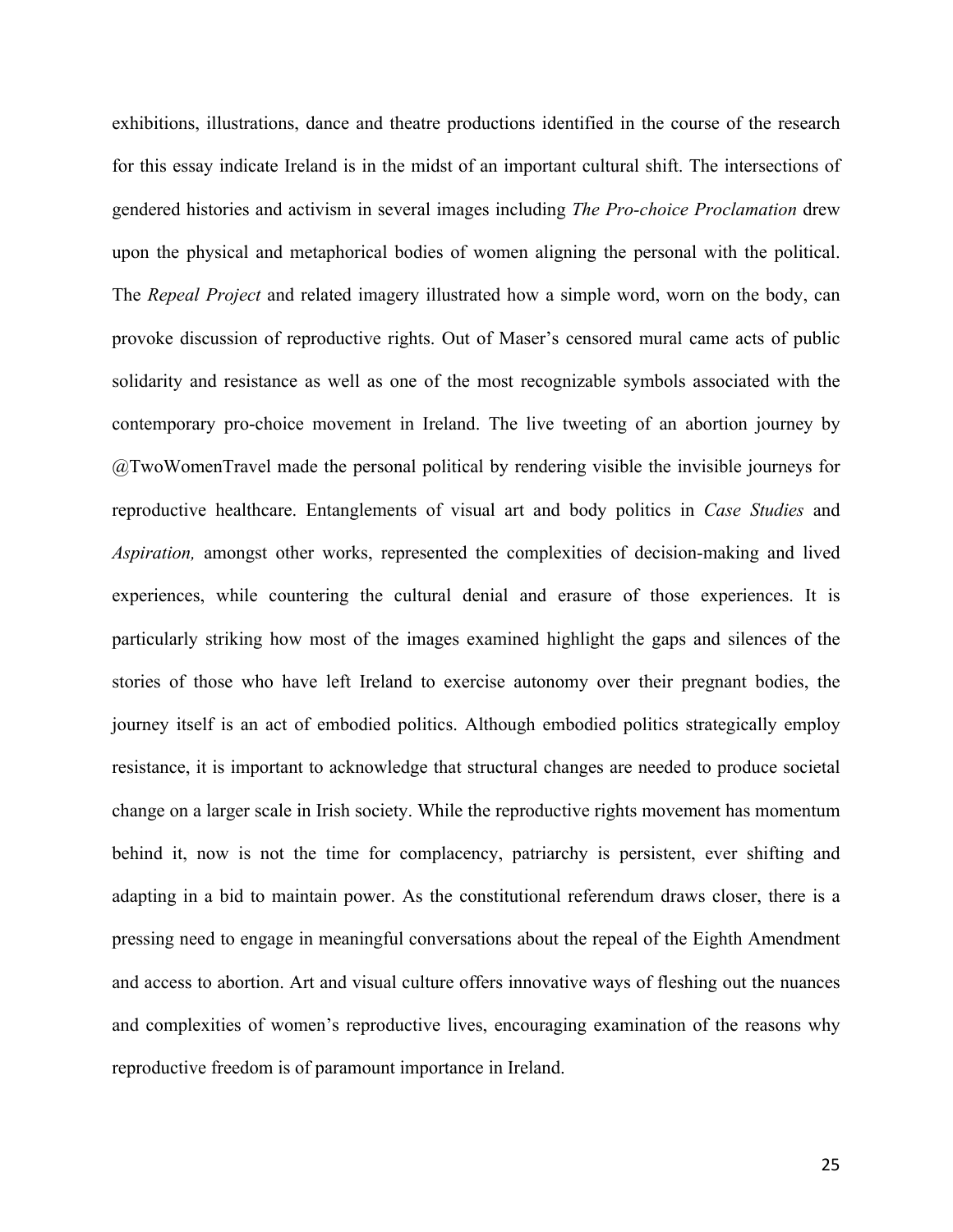# **References**

- Antosik-Parsons, K. (2014). Mobility, migrancy and memory: Visualizing belonging and displacement in Jaki Irvine's The Silver Bridge (2003). In R. Boyd & D. S. Nititham (Eds.), *Heritage, diaspora and the consumption of culture: Movements in Irish landscapes* (135-158). London: Ashgate.
- Antosik-Parsons, K. (2015). The development of Irish feminist performance art in the 1980s and the early 1990s. In A. Phillips (Ed.), *The history of performance art in Ireland* (174-207). London: Live Art Development Agency and Reaktion Books.
- Barry, U. (2015). Discourses on foetal rights and women's embodiment. In A. Quilty, S. Kennedy, & C. Conlon (Eds.), *The Abortion Papers Ireland: Volume 2* (118-132). Dublin: Attic Press.
- Baume, S. (2015, March 15). In Praise of Peig Sayers. *Irish Times*. Retrieved from http://www.irishtimes.com/culture/books/in-praise-of-peig-sayers-by-sara-baume-1.2124500
- Brown, H. (2016, October 16). Someone You Love presents a unique collection of pro-choice art. *University Times*. Retrieved from http://www.universitytimes.ie/2016/10/someoneyou-love-presents-a-unique-collection-of-pro-choice-art/
- Calls for 'Censorship' to stop as 'REPEAL' jumpers cut from Dáil TV feed (2017, March 8). *The Nationalist.* Retrieved from http://www.carlow-nationalist.ie/2017/03/08/two-tdswore-repeal-jumpers-to-dail-amid-complaints/
- Clancy, S. (2013). *Case studies: Abortion artefacts.* Dublin: The Exchange. Exhibition information handout.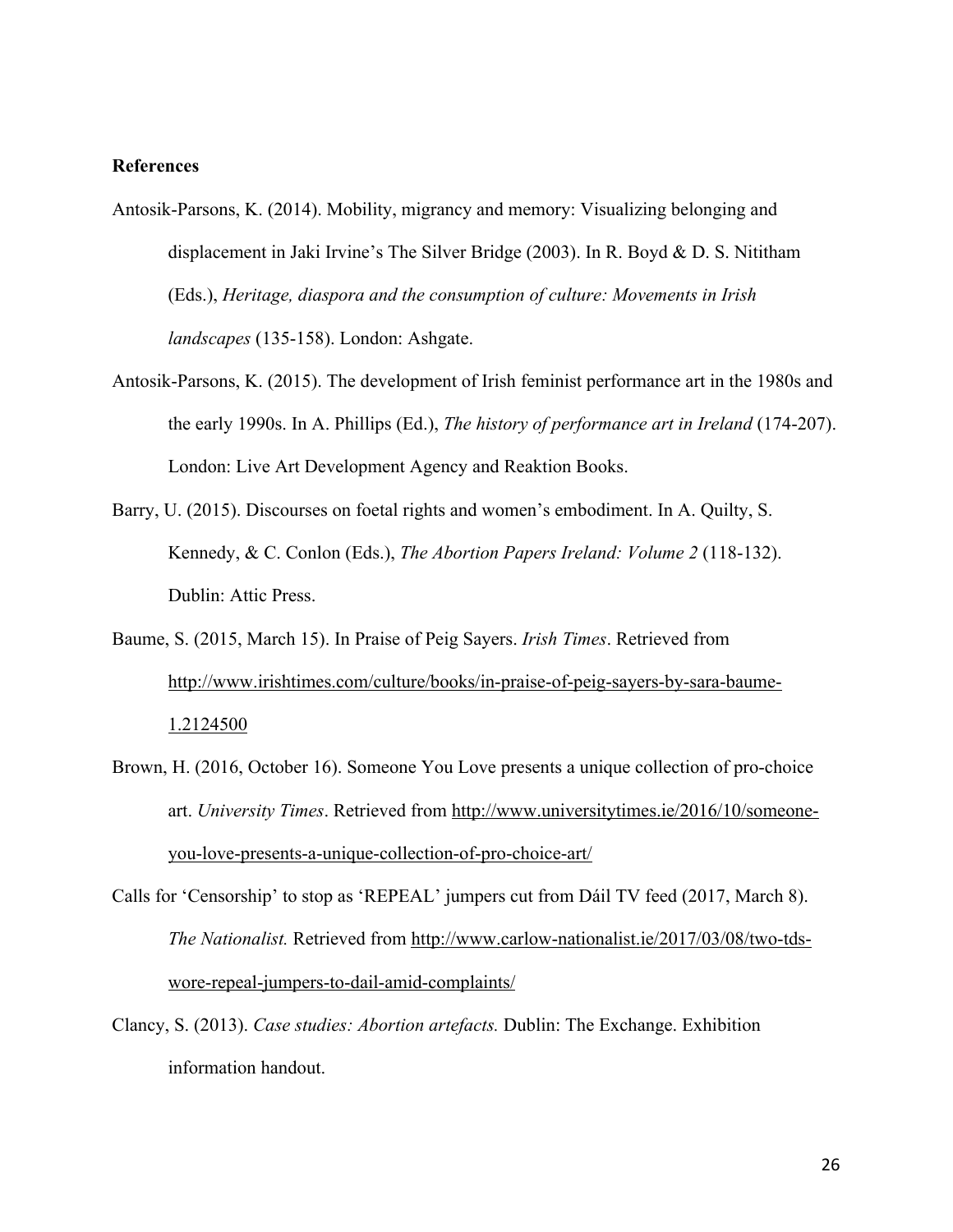- Conroy, P. J. (1992). Outside the jurisdiction, Irish women seeking abortion. *The Abortion Papers: Volume 1* (119-137)*.* Dublin: Attic Press.
- Cosgrave, A. (2016, August). 'Repeal Project founder Anna Cosgrave: Repeal Project is my micro contribution to a movement spanning decades'. Retrieved from https://www.her.ie/repeal/repeal-project-founder-anna-cosgrave-repeal-project-is-mymicro-contribution-to-a-movement-spanning-decades/308025
- Department of Health (2017). *Abortion statistics, England and Wales: 2016*. Retrieved from https://www.gov.uk/government/uploads/system/uploads/attachment\_data/file/618533/A bortion stats 2016 commentary with tables.pdf
- Devine, C. (2016, July 26). Putting blue paint over it won't make it go away- Protest held over the removal of Repeal the 8th mural at Temple Bar. *Irish Independent.* Retrieved from http://www.independent.ie/irish-news/news/putting-blue-paint-over-it-wont-make-it-goaway-protest-held-over-the-removal-of-repeal-the-8th-mural-at-temple-bar-34913753.html
- Eardman, J. (2016). The politics of global abortion rights. *The Brown Journal of World Affairs 22*(2) 39-57.

Ferriter, D. (2009). *Occasions of sin: Sex and society in modern Ireland*. London: Profile Books.

Finn, C. (2016, October 17). Examining the dress code of other parliaments is ridiculous. *The Journal.* Retrieved from http://www.thejournal.ie/dail-dress-3027188-

Oct2016/?utm\_source=shortlink

Fixmer, N. and Wood J.T. (2005). The Personal is Still Political: Embodied Politics in Third Wave Feminism. *Women's Studies in Communication*, 28(2), 235-257.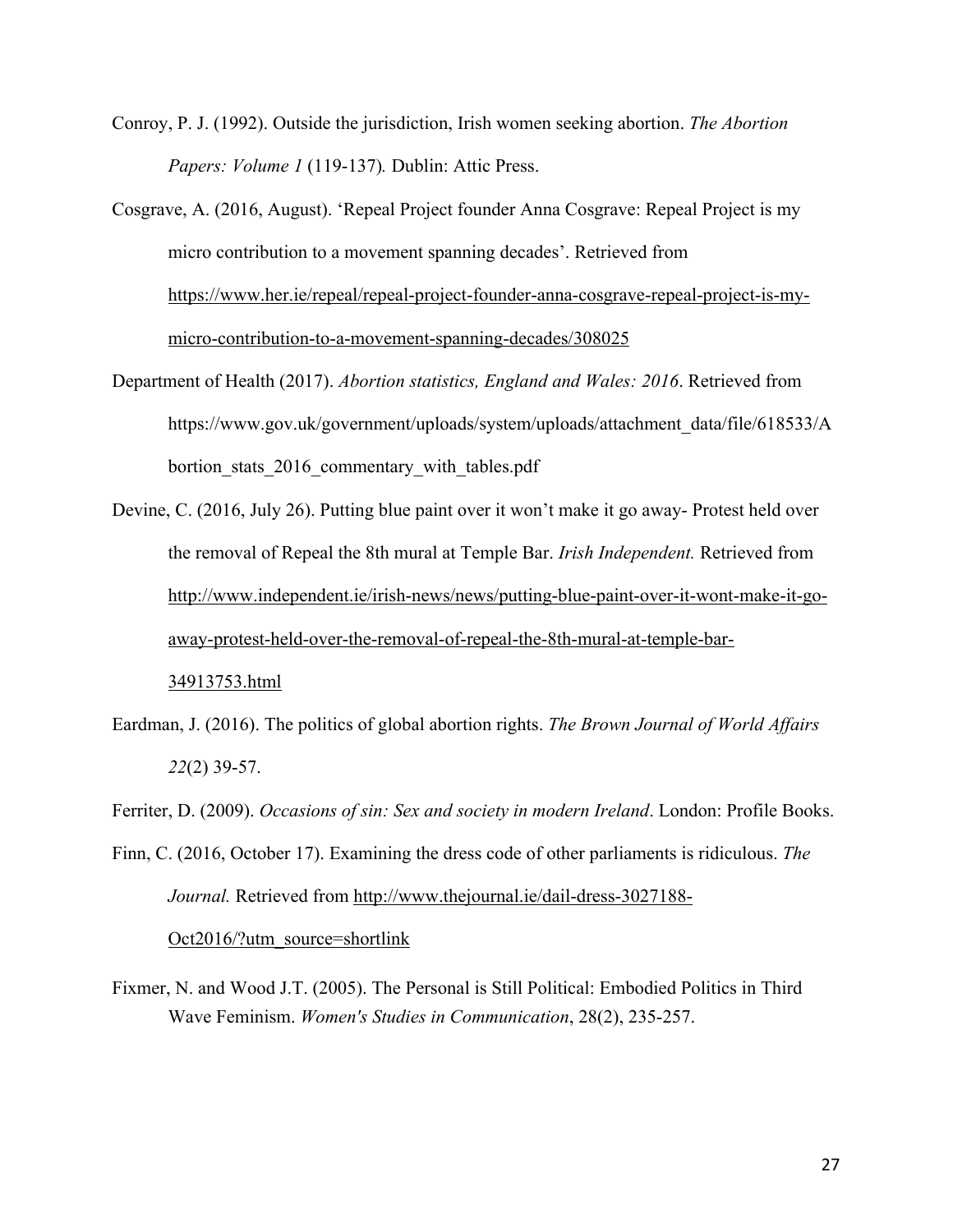- Freyne, P. (2016, November 18). Maser the street artist: I did the Brown Thomas windows for the wedge. *Irish Times.* Retrieved from http://www.irishtimes.com/culture/music/maserthe-street-artist-i-did-the-brown-thomas-windows-for-the-wedge-1.2868946
- Fuentes, M. (2015) Performance, Politics, and Protest. In D. Taylor & M. Steuernagel (Eds.), *What is Performance Studies?* Durham: Duke University Press. Retrieved from http://scalar.usc.edu/nehvectors/wips/index
- Griffin, S.M. (2016, September 21). We face this land. *Irish Times.* Retrieved from http://www.irishtimes.com/culture/books/we-face-this-land-a-poem-by-sarah-mariagriffin-1.2799708
- Harris, S. @SimonHarrisTD, Twitter, August 21, 2016, 3:58 pm.
- Irish Family Planning Association. (2015) *Psychological, Physical and Financial Costs of Travel.* Retrieved from https://www.ifpa.ie/node/506
- Lawler, A. (2016, October 16). Repeal jumpers: When trend becomes statements. *University Observer*. Retrieved from http://www.universityobserver.ie/otwo/repeal-jumpers-whentrends-become-statements/
- Lentin, R. (2013). A woman died: Abortion and the politics of birth in Ireland. *Feminist Review*, 105, 130-136.
- Lippard, L. (2015). Trojan horses: Activist Art and Power (1984). ed. Hilary Robinson, *Feminism Art Theory* 1968-2014 London: Wiley Blackwell, (69-79).
- Lord, M. (2016, September 27). Yes, Taoiseach, abortion is not black and white. *Irish Times*. Retrieved from http://www.irishtimes.com/news/politics/oireachtas/miriam-lord-yestaoiseach-abortion-is-not-black-and-white-1.2807930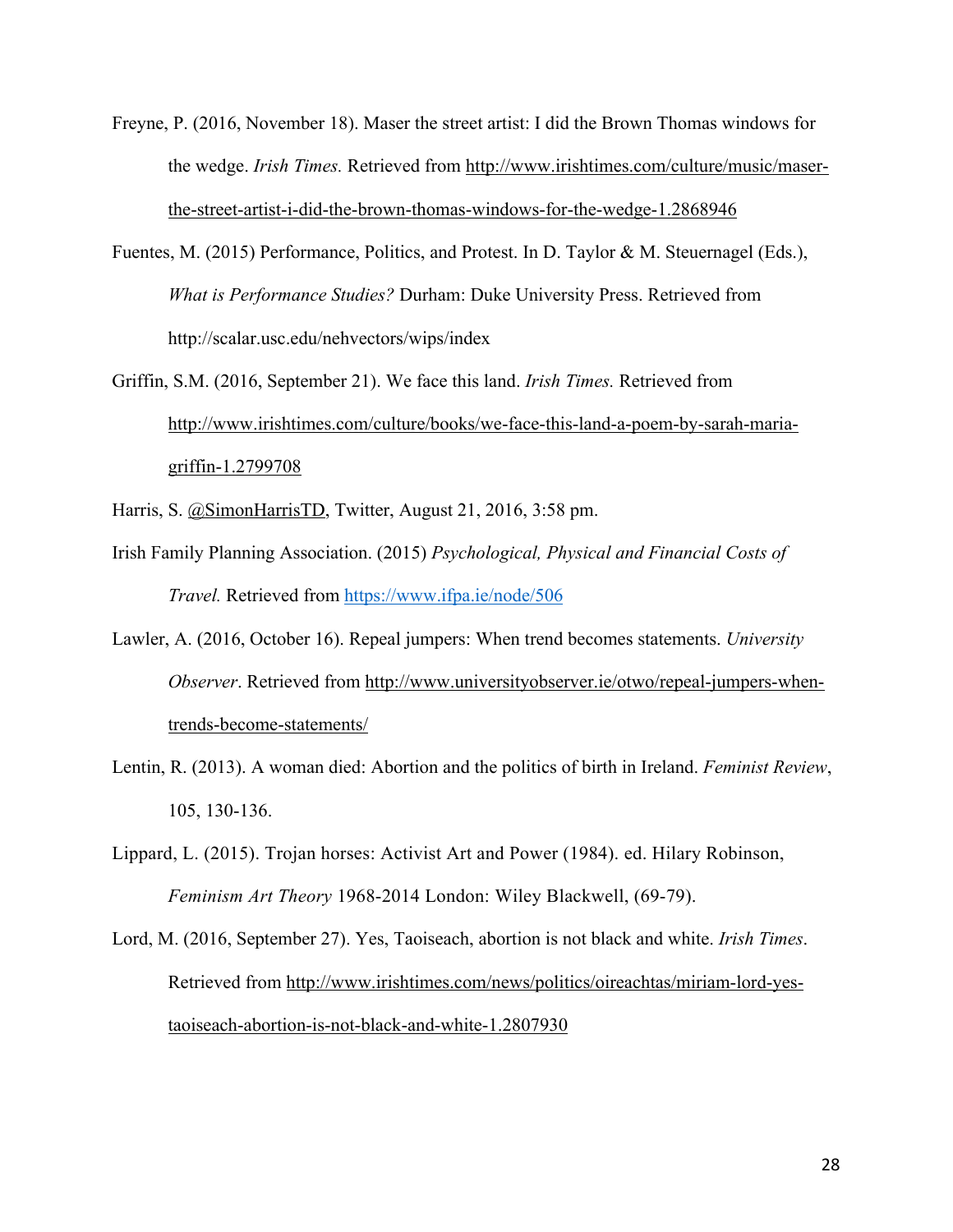Maguire, G. (2015, November 16). Why I decided to live tweet my menstrual cycle to Enda Kenny. *Irish Times*. Retrieved from http://www.irishtimes.com/life-andstyle/people/grainne-maguire-why-i-decided-to-live-tweet-my-menstrual-cycle-to-endakenny-1.2431917

McDermott, M. (2016, July 25). Repeal the 8th' mural in Project Arts Centre in Temple Bar removed. *Irish Times*. Retrieved from http://www.irishtimes.com/news/environment/repeal-the-8th-mural-in-project-artscentre-in-temple-bar-removed-1.2733842

- Murray, C. (2016, December 16). Carphone Warehouse told to stop controversial 'pro-choice' adverts. *Irish Independent.* Retrieved from http://www.independent.ie/irishnews/carphone-warehouse-told-to-stop-controversial-prochoice-adverts-35299144.html
- O'Brien, H. (2016, August 8). How the Maser mural galvanised the Movement to Repeal the 8th. *Hot Press*. Retrieved from http://www.hotpress.com/Maser-Mural-Repeal-the-8th/features/reports/How-the-Maser-mural-galvanised-the-Movement-to-Repeal-the-8th/17935211.html
- O Cionnach, C. (2016, September 27). 'Repeal' wearing TDs to face disciplinary action after breaking rules. *Irish Examiner*. Retrieved from http://www.irishexaminer.com/breakingnews/ireland/repeal-wearing-tds-to-facedisciplinary-action-after-breaking-rules-756723.html
- Oaks, L. (1999). Irish Trans/national Politics and Locating Fetuses. In L. Morgan & M. Michaels (Eds.), *Fetal Subjects, Feminist Positions* (175-95). Philadelphia: University of Pennsylvania Press.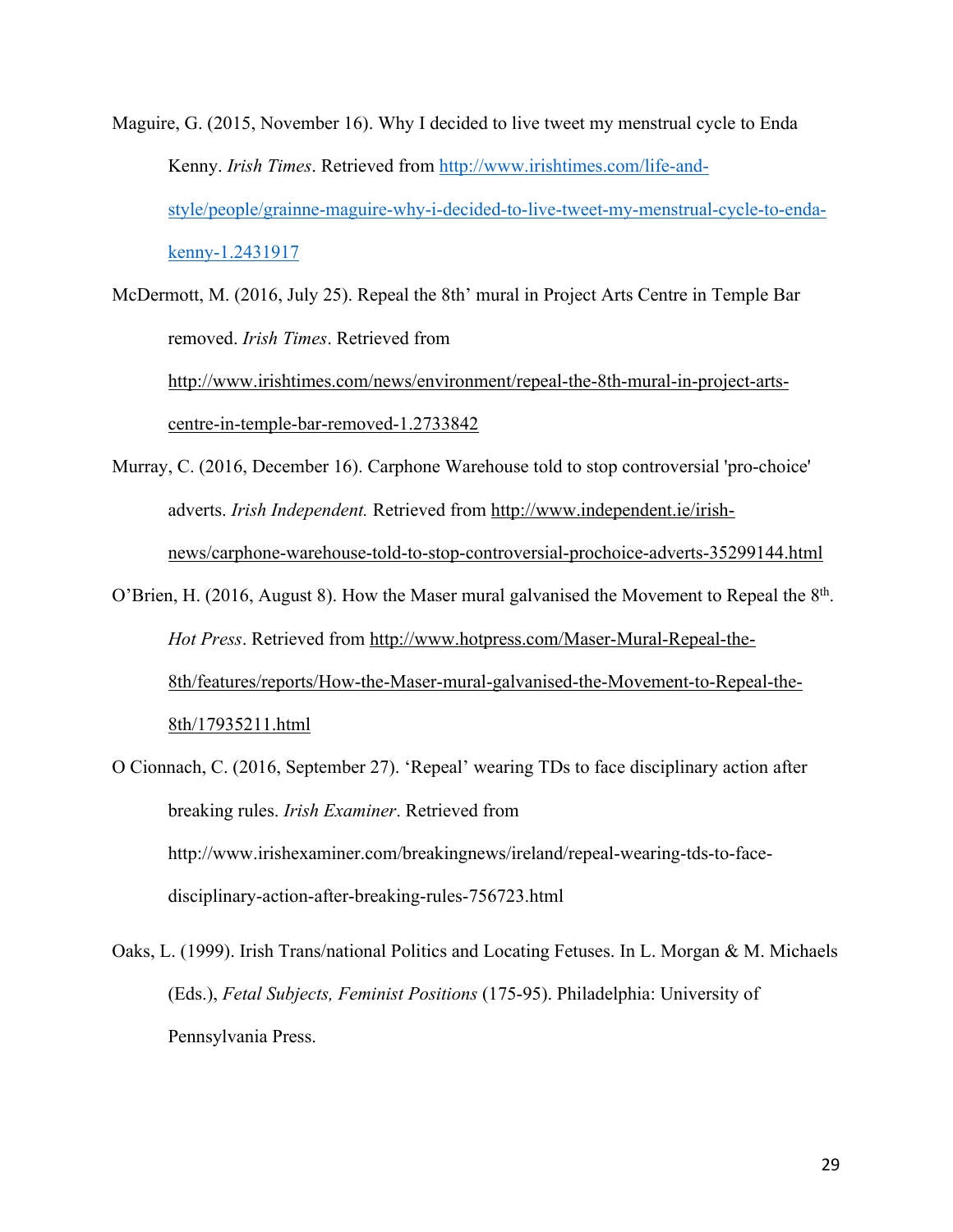The Protection of Life During Pregnancy Act (2013). Irish Statue. Retrieved from http://www.irishstatutebook.ie/eli/2013/act/35/enacted/en/pdf

- Radner, J. N & Lanser, S.S. (1993). Strategies of Coding in Women's Cultures. In J. N. Radner (Ed.), *Feminist Messages: Coding in Women's Folk Culture* (1-27). Chicago: University of Illinois Press.
- Singh, S., Wulf, D. Hussain, R., Bankole, A., & Sedgh, G. (2009). *Abortion Worldwide: A Decade of Uneven Progress*. Guttmacher Institute. Retrieved from https://www.guttmacher.org/sites/default/files/pdfs/pubs/AWWfullreport.pdf
- Smyth, A. (1992). The Politics of Abortion in a Police State. *The Abortion Papers Ireland: Volume 1* (138-148). Dublin: Attic Press.
- TD Bríd Smith produces packet of abortion pills in Dáil. (2016, October 25). *Breaking News*. Retrieved from http://www.breakingnews.ie/ireland/watch-td-brid-smith-producespacket-of-abortion-pills-in-dail-761011.html
- This ad is being blasted on social media, but is it offensive? (2016, October 26). *Irish Times*. Retrieved from http://www.irishtimes.com/news/social-affairs/this-ad-is-being-blastedon-social-media-but-is-it-offensive-1.2844457
- Union of Students in Ireland. (2017). *Citizens Assembly Presentation*. Retrieved from https://www.citizensassembly.ie/en/Meetings/Union-of-Students-in-Ireland-s-Paper.pdf 'We're Pro-choice' Carphone Warehouse advertisements – What do you make of it? (2016, October 24). *Abortion Rights Campaign.* Retrieved from https://www.abortionrightscampaign.ie/2016/10/24/were-pro-choice-carphone-

warehouse-advertisements-what-do-you-make-of-it/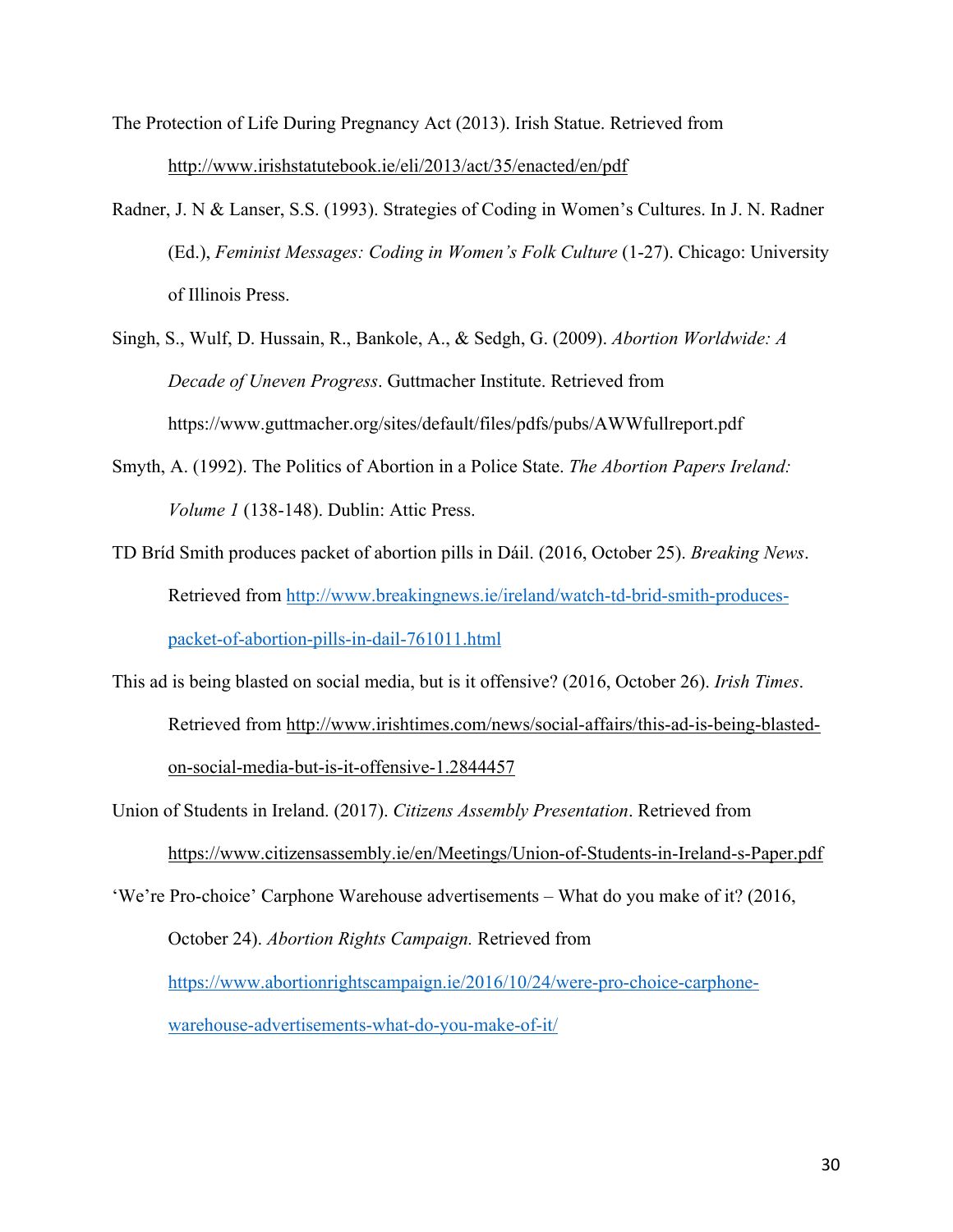<sup>2</sup> The State acknowledges the right to life of the unborn and, with due regard to the equal right to life of the mother, guarantees in its laws to respect, and, as far as practicable, by its laws to defend and vindicate that right.

<sup>3</sup> This legislation resulted from the tragic death of Savita Halappanavar (October 28, 2012). She attended National University Hospital, Galway with a miscarriage, however when was clear the pregnancy could not be saved she requested a termination. This request was denied, as she was told 'This is a Catholic country.' She developed septicaemia and died of multiple organ failure. See Holland, K. & Cullen, P. (2012, November 14) Woman 'denied termination' dies in hospital. *Irish Times*.<br><sup>4</sup> The Department of Arts, Heritage, Regional, Rural and Gaeltacht Affairs is responsible for

State sponsored events advised by a non-partisan expert board composed mainly of academic historians.

<sup>5</sup> 41.2.1 In particular, the State recognises that by her life within the home, woman gives to the State a support without which the common good cannot be achieved."

41.2.2 The State shall, therefore, endeavour to ensure that mothers shall not be obliged by economic necessity to engage in labour to the neglect of their duties in the home.

<sup>6</sup> During symphysiotomy the pubic bone is sawed in half to widen the pelvis during childbirth. It was carried out without consent on birthing women in Ireland (1950-1980), long after it was used in Western Europe. It was advocated by Catholic-run maternity hospitals instead of caesareans in order to prevent limiting the number of births. Women who underwent symphysiotomies suffered incontinence, difficulty walking and chronic pain.

<sup>7</sup> In Ireland, asylum seekers are institutionalized in direct provision where they reside until refugee status is granted. They cannot work, obtain state funding for third level education or social welfare benefits. They often live in appalling conditions, sometimes an entire family housed in a single room with shared cooking facilities, and sometimes they are unable to cook their own meals, eating what DP facility provides them. See Carl O'Brien, 'State fears reform of system will attract asylum seekers,' *Irish Times*, October 28, 2013.

<sup>8</sup> Joseph Beuys, Adrian Piper, Suzanne Lacy and Tania Bruguera are associated with dialogic activist art.

<sup>9</sup> *The Abortion Papers Ireland: Volume 1* was re-released with the publication of the second volume in 2015.

<sup>10</sup> Artists Cecily Brennan, Eithne Jordan, Alice Maher and writers Paula Meehan, Lia Mills, Mairead O'hEocha and Rachel-Rose O' Leary founded The Artists' Campaign to Repeal the 8<sup>th</sup>.  $11$  In 2015 a 21-year old woman was charged and found guilty for supplying poison to induce a miscarriage and unlawfully procuring an abortion. The case was brought after her housemates reported her to the police citing her lack of regret. In another a mother purchased and distributed

<sup>1</sup> In literature Meaney, G. (1991) *Sex and Nation: Women in Irish Culture and Politics.* Dublin: Attic Press.; in Art Murphy, P. (1998) Madonna and Maiden, Mistress and Mother: Woman as Symbol of Ireland and Spirit of the Nation, in Steward, J. C. (ed.) *When Time Began to Rant and Rage: Figurative Painting from Twentieth-Century Ireland*, Berkeley: University of California Press.; Bhreathnach-Lynch, S. (2007) *Ireland's Art, Ireland's History: Representing Ireland, 1845 to Present*, Creighton University Press.